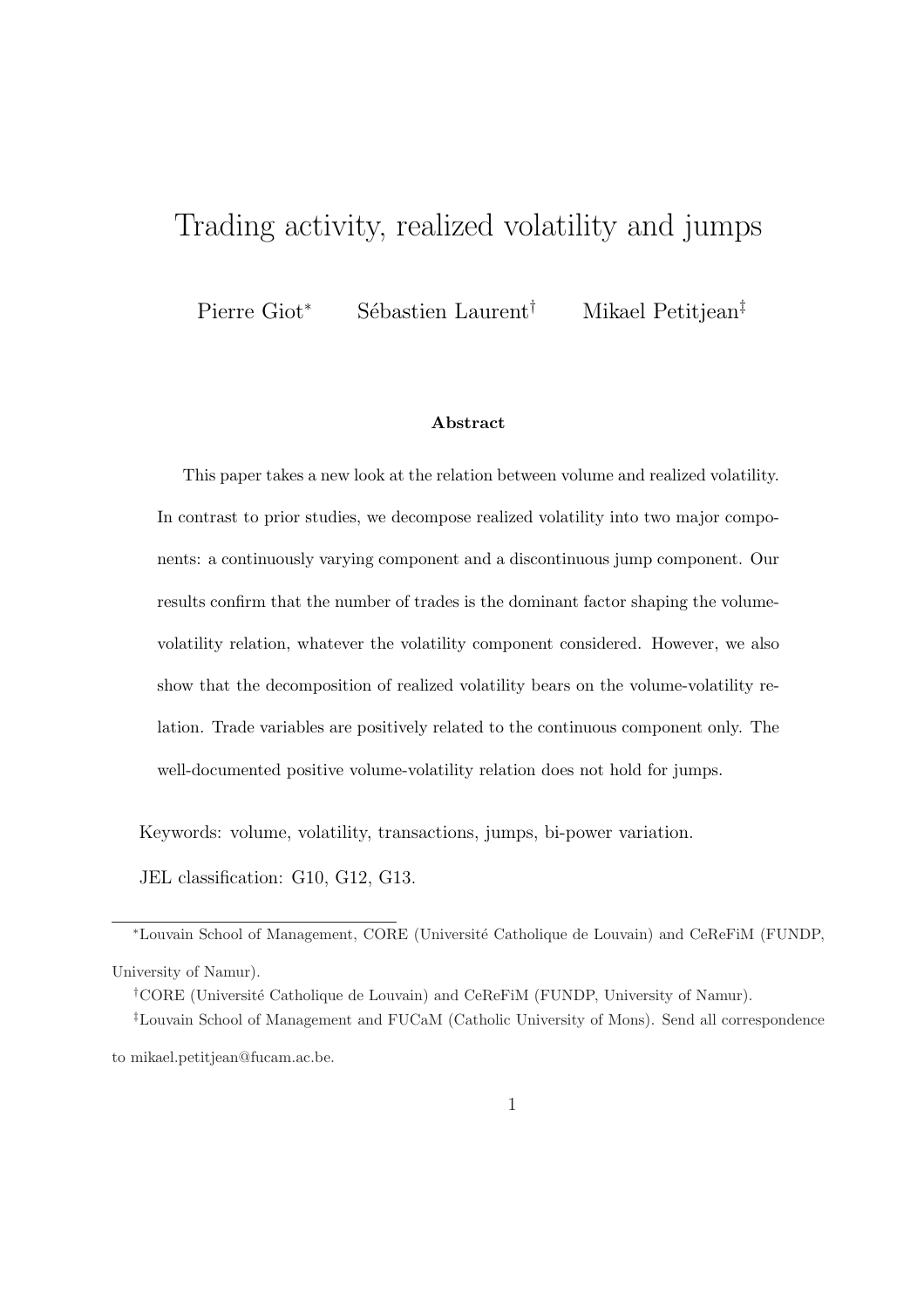### 1 Introduction

Volume and volatility convey extremely important implications for market participants. Not surprisingly, the relation between the two has been extensively studied in the past. In the early empirical literature, which is mostly based on monthly and weekly stock returns, volatility and trading volume are measured respectively by absolute returns and number of shares traded per equally time-spaced intervals. A positive contemporaneous relation between the two is generally documented, although it does not always appear to be sizeable. Evidence can be found in Karpoff (1987), Jain and Joh (1988), Schwert (1989), Lamoureux and Lastrapes (1990), and Gallant, Rossi, and Tauchen (1992).

In more recent theoretical studies, volume is decomposed into trade frequency (i.e. the number of trades) and trade size (i.e. the average number of shares per trade). A rough taxonomy of the theoretical models on the volume-volatility relation consists of three classes of models: competitive, strategic, and mixture of distributions models.

Competitive microstructure models are extensions of the Glosten and Milgrom (1985) sequential trading model in which market makers and uninformed investors experience adverse selection when trading with informed investors. In this model, each investor is not allowed to transact more than one unit of stock per unit of time, hence (absolute) price changes are independent of trade size. In contrast, Easley and O'Hara (1987) allow traders to transact varying trade sizes and allow for uncertainty in the information arrival process of the informed trader. When investors differ in their beliefs regarding the importance of information and act competitively, larger-sized trades tend to be executed by better-informed investors: larger trades exhibit a greater adverse selection effect. Thus, competitive models suggest a positive relation between trade size and price volatil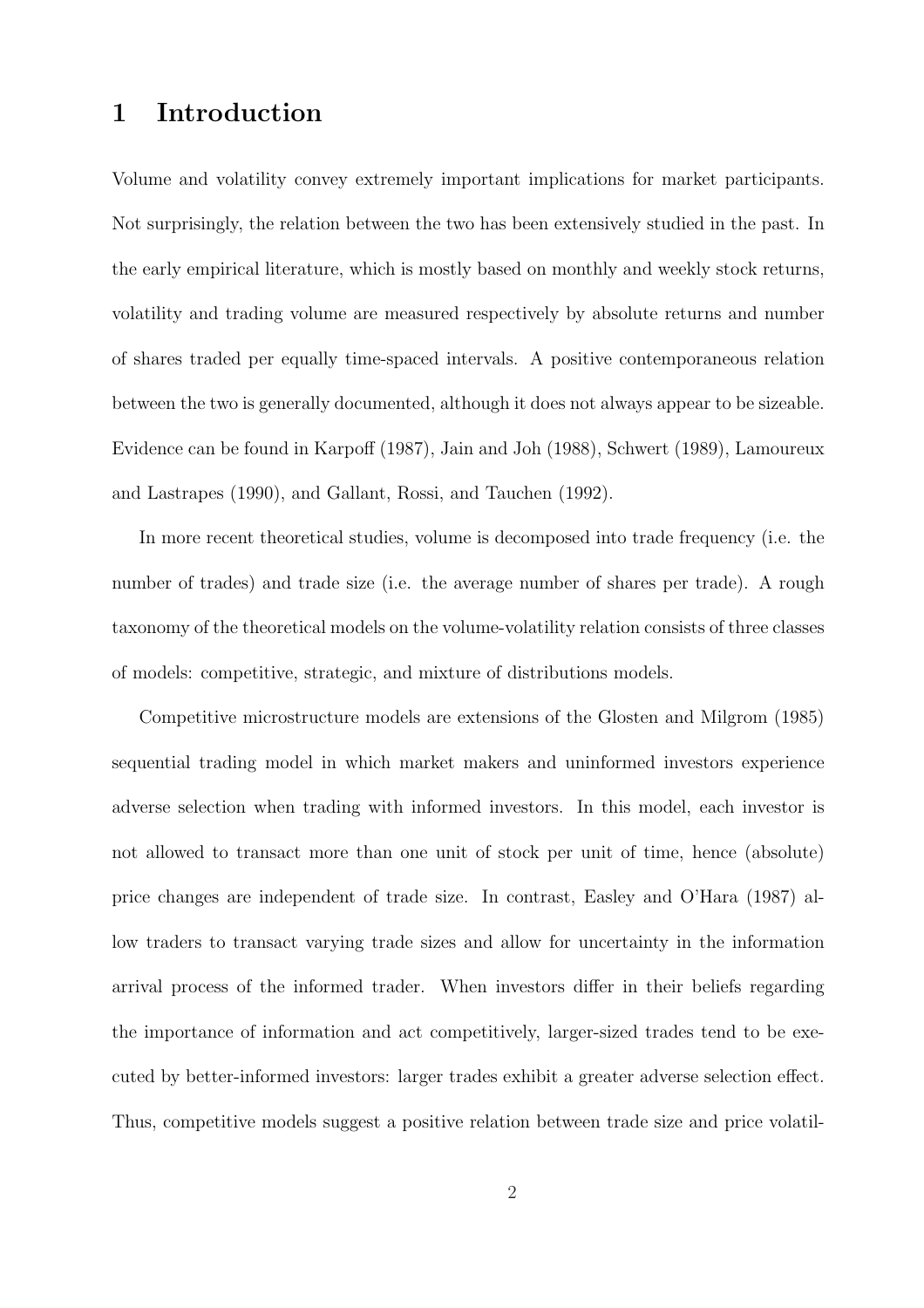ity (Easley, Kiefer, and O'Hara, 1997; Shalen, 1993; Harris and Raviv, 1993; Kim and Verrecchia, 1991; Holthausen and Verrecchia, 1990; Grundy and McNichols, 1989).

Strategic microstructure models also incorporate asymmetric information across agents but assume that informed investors engage in stealth trading by breaking up large trades into many smaller transactions. Therefore, the effect of trade size on price volatility is attenuated and its impact may be transferred to the number of trades. Besides, market makers tend to infer the information content of a trade from order imbalance because they cannot distinguish whether a specific order comes from an informed or uninformed trader. Thus, strategic models predict a positive relation between volatility and number of trades and/or order imbalance (Holden and Subrahmanyam, 1992; Foster and Viswanathan, 1990; Admati and Pfleiferer, 1988; Kyle, 1985).

The third class of models relies on the mixture of distributions (MD) hypothesis (Harris, 1987; Tauchen and Pitts, 1983; Epps and Epps, 1976; Clark, 1973). Although MD models have been criticized on the grounds that they are primarily statistical models (as opposed to economical equilibrium models), recent empirical works have provided strong evidence coherent with the predictions of MD models. For example, these models predict that average trade sizes should have no effect on price volatility. In contrast, it is the number of trades, rather than the total volume, that should reflect the number of daily information arrivals. Supportive evidence is given by Andersen (1996) who tests the MD model based on the microstructure framework of Glosten and Milgrom (1985), and by Ane and Geman (2000) who use high frequency data on actively traded stocks.

Our own research builds on four empirical papers. First, Jones, Kaul, and Lipson (1994) decompose trading volume into its two components and find that stock price volatility is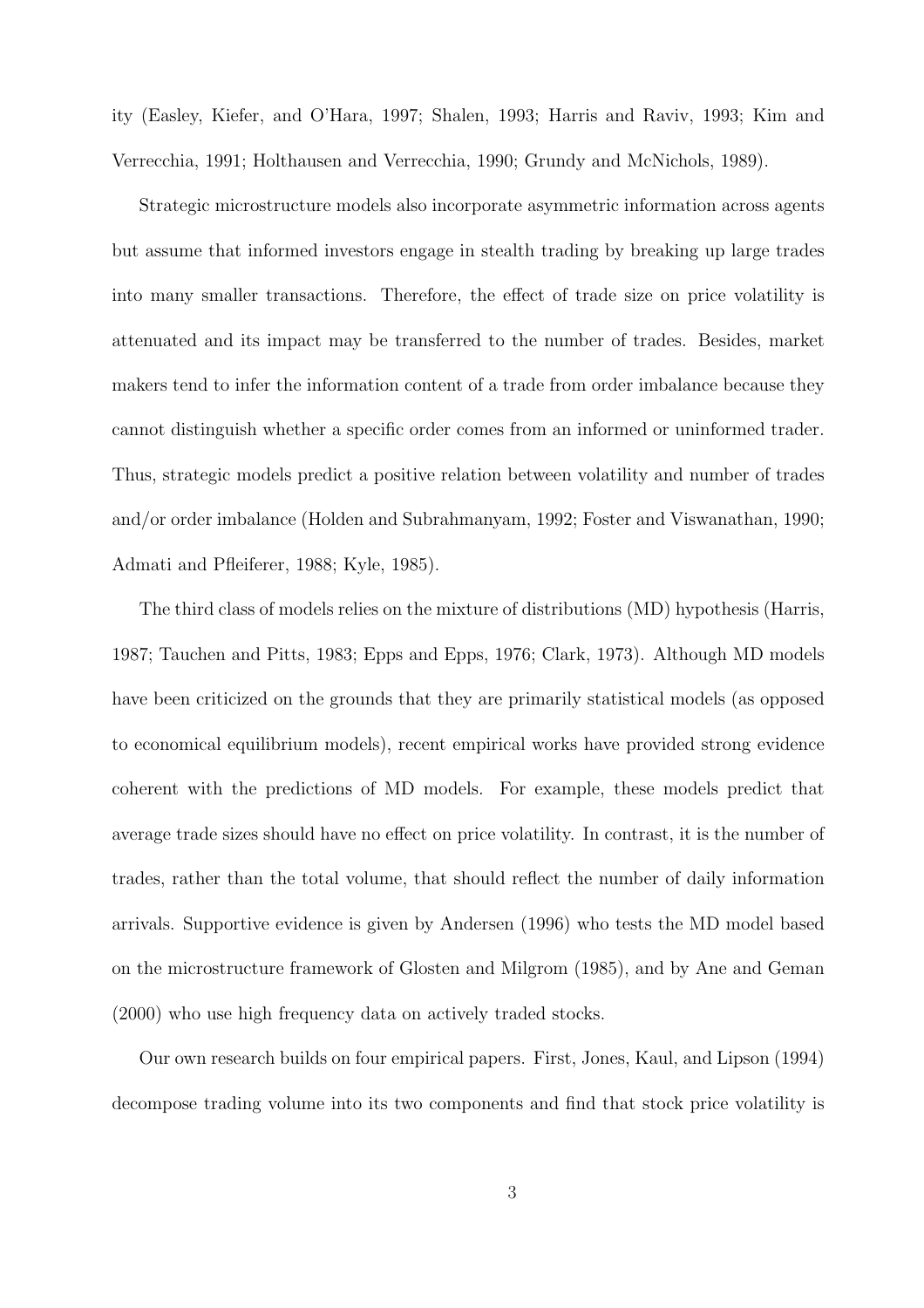driven by the number of trades per equally time-spaced intervals. The average trade size offers no additional explanatory power beyond the information conveyed by the number of trades. Second, Chan and Fong (2000) filter the effects of order imbalance on returns and find that number of trades explains very little of the absolute residuals. They conclude that it is order imbalance, rather than number of trades, that drives the volume-volatility relation. Third, Huang and Masulis (2003) distinguish between small and large trades. For large trades, they confirm the Jones, Kaul, and Lipson (1994) findings, that only trade frequency affects price volatility. For small trades, the picture is roughly similar with the exception of small trades close to the maximum-guaranteed quoted depth, for which trade frequency and average trade size impact price volatility. Fourth, in contrast to the three above-mentioned papers, Chan and Fong (2006) use realized volatility in place of absolute returns as the volatility measure. Absolute returns is indeed a very noisy estimator of the true latent volatility. Since daily absolute returns are computed using only two prices (opening and closing), the computed volatility may be very low if the opening and closing price are very close, even though there might be significant intraday price fluctuations. Chan and Fong (2006) find that neither trade size nor order imbalance adds significantly more explanatory power to realized volatility beyond number of trades. Unfortunately, Chan and Fong (2006) use transaction prices to estimate realized volatility. However, transaction prices are much more affected by residual noise than bid-ask midquotes since transaction prices suffer from bid-ask bounce effects while midquotes do not (Hansen and Lunde, 2006; Bandi and Russell, 2006).

This paper innovates in several ways. First, our sample covers a five-year period and includes the 100 largest stocks quoted on the New York Stock Exchange as of January 1,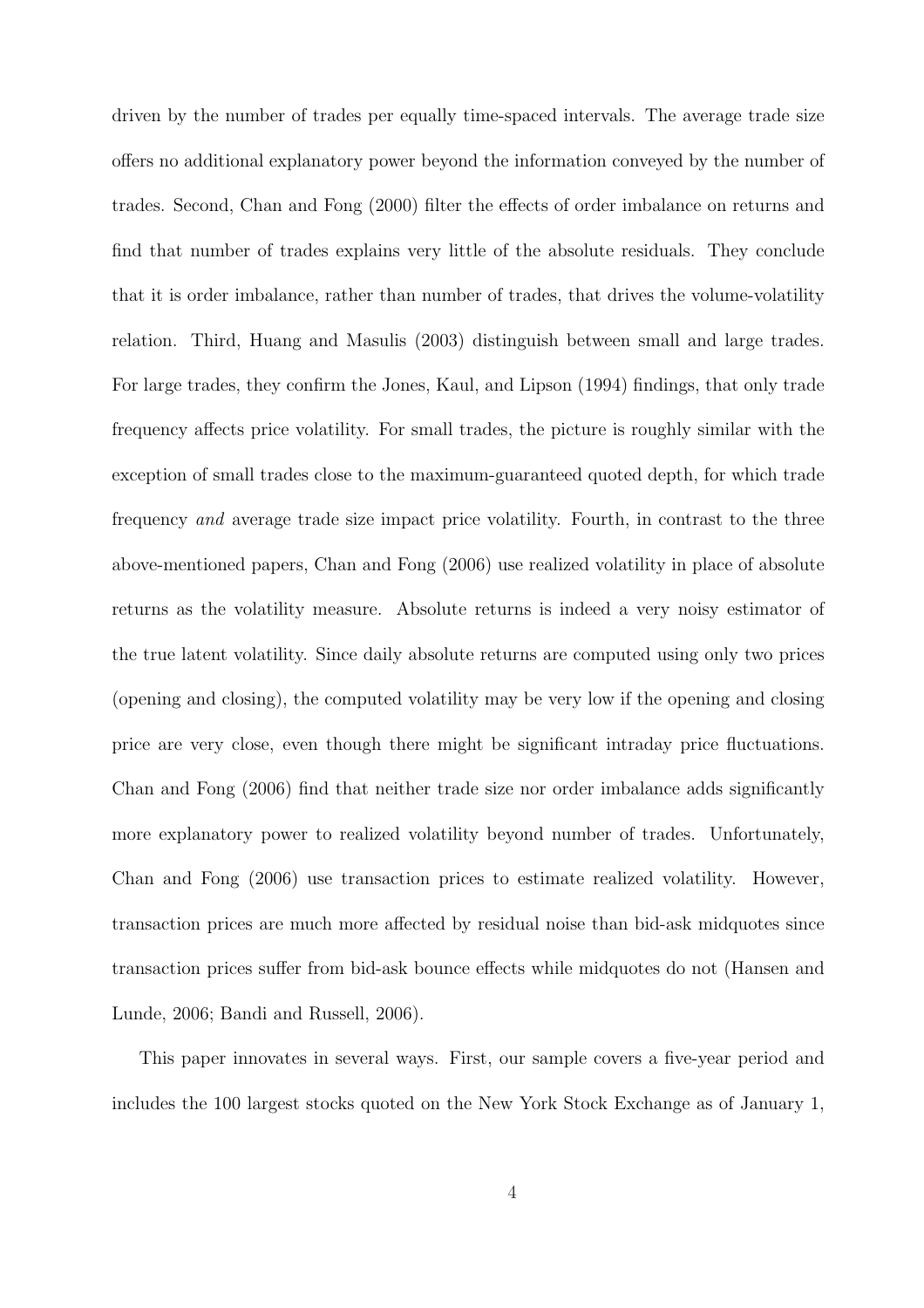1995. This is the most extensive data set used to study the relationship between volume and volatility. Second, we use midquotes to measure prices, in agreement with the recent literature on realized variance. Third, and most importantly, our study is the first to decompose realized volatility into its continuous and jump components. Since the identification of actual jumps is not readily available from the time-series data of underlying asset returns, the empirical estimation of the jump-diffusion processes has always been a challenge in finance. Most of the econometric work relies on some combination of numerical methods, computationally intensive simulation-based procedures, and possibly joint identification schemes from both the underlying asset and the derivative prices. This paper takes a different and direct approach to identify the realized jumps, based on the Barndorff-Nielsen and Shephard (2004, 2006) bi-power variation method. Bi-power variation delivers consistent estimates of continuous volatility, even in the presence of jumps. In addition, realized volatility (i.e. the sum of squared intradaily returns) is a consistent estimate of the sum of both continuous volatility and jumps in the underlying price process. Therefore, the difference between realized volatility and bi-power variation consistently estimates the contribution of discontinuities (i.e. jumps) to the quadratic variation process.

The fact that realized volatility can be decomposed prompts the following question: would the results of prior studies still hold if one decomposes realized volatility into its continuous, persistent part and its discontinuous, temporary, jump component? The motivation behind the decomposition of realized volatility into its two components relies on the following observation: the positive volatility-volume relation that is documented in the literature focuses exclusively on the level of volatility (i.e. low versus high volatility). The nature of volatility (i.e. continuous versus discontinuous volatility) is completely ig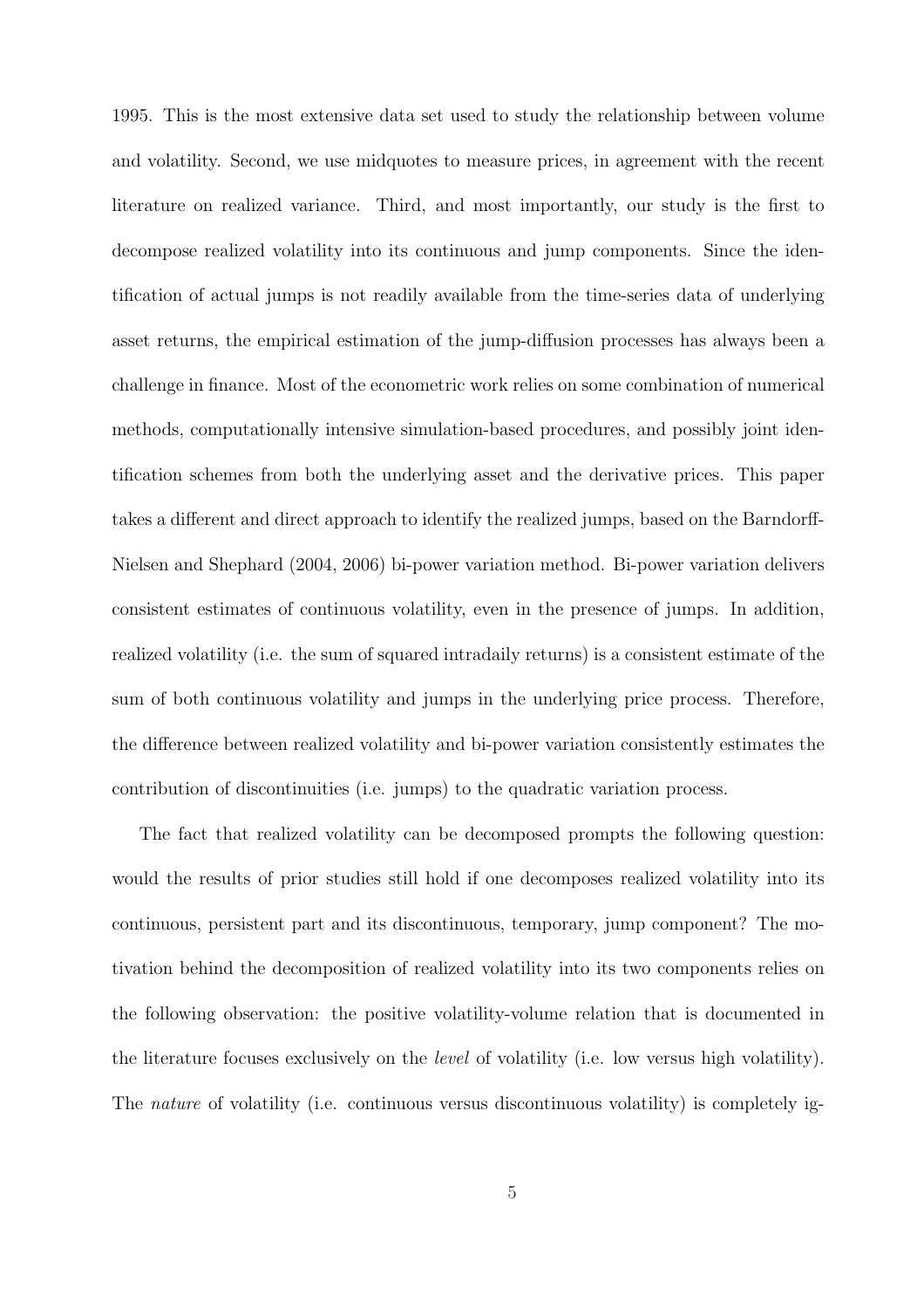nored, and one way to characterize the nature of volatility is precisely to introduce the concept of jumps. This is especially important since market participants usually care as much about the nature of volatility as about its level. For example, all traders make the distinction between 'good' and 'bad' volatilities. 'Good' volatility is directional, persistent, relatively easy to anticipate and accompanied by sufficiently high volume. 'Bad' volatility is jumpy, relatively difficult to foresee and associated with low volume. As such, 'good' and 'bad' volatilities can be respectively associated with the continuous, persistent part and the discontinuous, jump component of realized volatility.

Our findings can be summarized as follows. Based on 5 years of intraday data, we show that the decomposition of realized volatility bears on the volume-volatility relation. Trade variables are positively related to the continuous, persistent component only. The positive relationship between volume and volatility does not hold for jumps, supporting the view of market participants according to which poor trading volume leads to more erratic price changes. This negative volume-jumps relation is revealed through the number of trades, which remains the dominant factor behind the volume-volatility relation. Beyond the number of trades, neither trade size nor order imbalance increases explanatory power significantly, whatever the volatility component considered.

The remainder of the paper is organized as follows. In Section 2, we explain the procedure used to identify the jump component of realized volatility. In Section 3, we describe the data and provide summary statistics. In Section 4, we report and interpret the empirical results. We conclude in Section 5.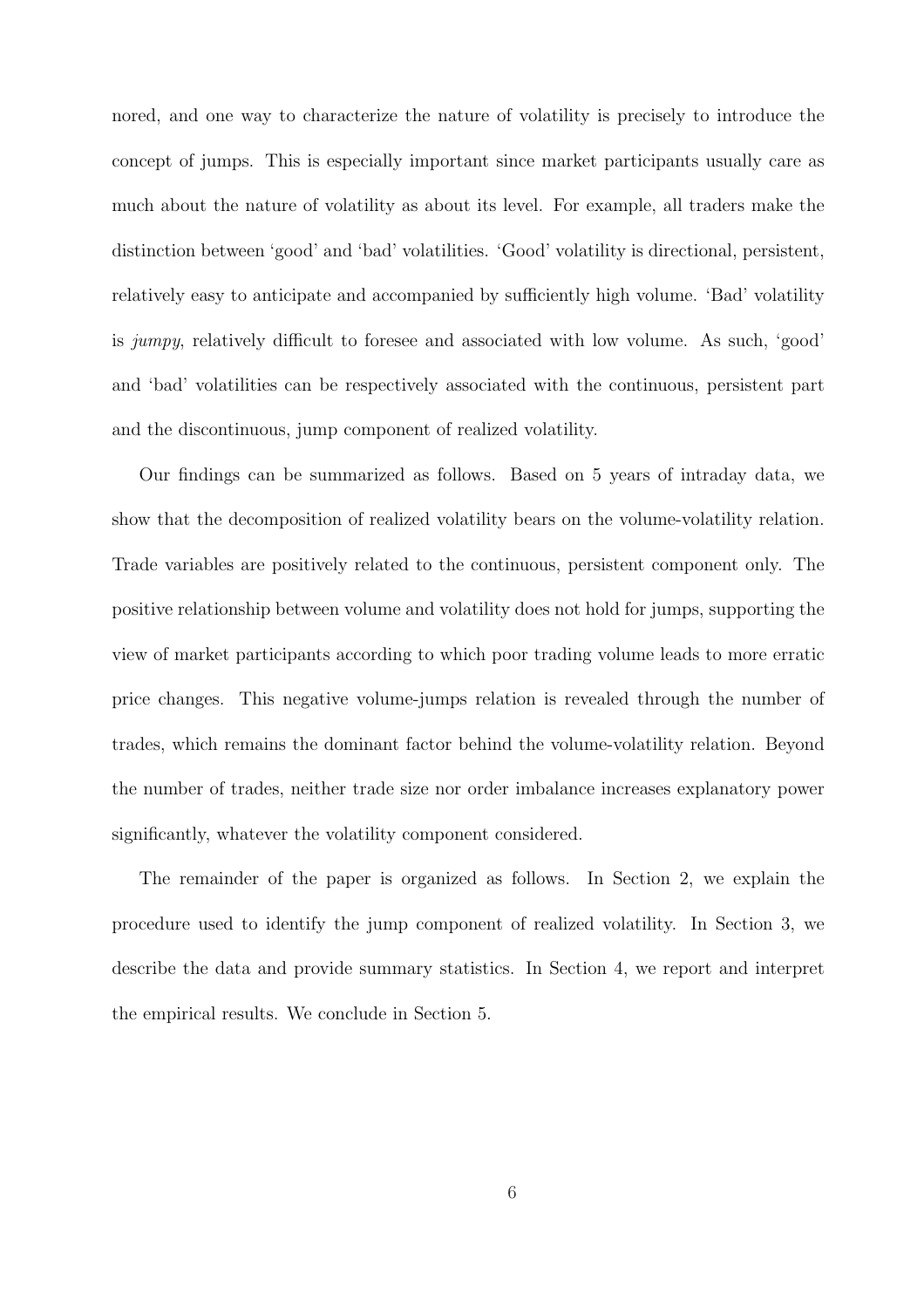#### 2 The decomposition of realized volatility

To decompose realized volatility into its continuous and jump components, we consider the following continuous-time jump diffusion process:

$$
dp(t) = \mu(t)dt + \sigma(t)dW(t) + \kappa(t)dq(t), \qquad 0 \le t \le T \tag{1}
$$

where  $p(t)$  is a logarithmic asset price at time t,  $\mu(t)$  is a continuous and locally bounded variation process,  $\sigma(t)$  is a strictly positive stochastic volatility process with a sample path that is right continuous and has well defined limits,  $W(t)$  is a standard Brownian motion, and  $q(t)$  is a counting process with intensity  $\lambda(t)$  ( $P[dq(t) = 1] = \lambda(t)dt$  and  $\kappa(t) = p(t) - p(t-)$  is the size of the jump in question). The quadratic variation for the cumulative process  $r(t) \equiv p(t) - p(0)$  is the integrated volatility of the continuous sample path component plus the sum of the  $q(t)$  squared jumps that occurred between time 0 and time t:

$$
[r,r]_t = \int_0^t \sigma^2(s)ds + \sum_{0 < s \le t} \kappa^2(s). \tag{2}
$$

Now, let us define the daily realized volatility as the sum of the corresponding intradaily squared returns:

$$
RV_{t+1}(\Delta) \equiv \sum_{j=1}^{1/\Delta} r_{t+j\Delta,\Delta}^2,
$$
\n(3)

where  $r_{t,\Delta} \equiv p(t) - p(t - \Delta)$  is the discretely sampled  $\Delta$ -period return.<sup>1</sup> So 1/ $\Delta$  is the number of intradaily periods.

Barndorff-Nielsen and Shephard (2004) show that the realized volatility converges uni-

<sup>&</sup>lt;sup>1</sup>We use the same notation as in Andersen, Bollerslev, and Diebold (2006) and normalize the daily time interval to unity. We drop the  $\Delta$  subscript for daily returns:  $r_{t+1,1} \equiv r_{t+1}$ .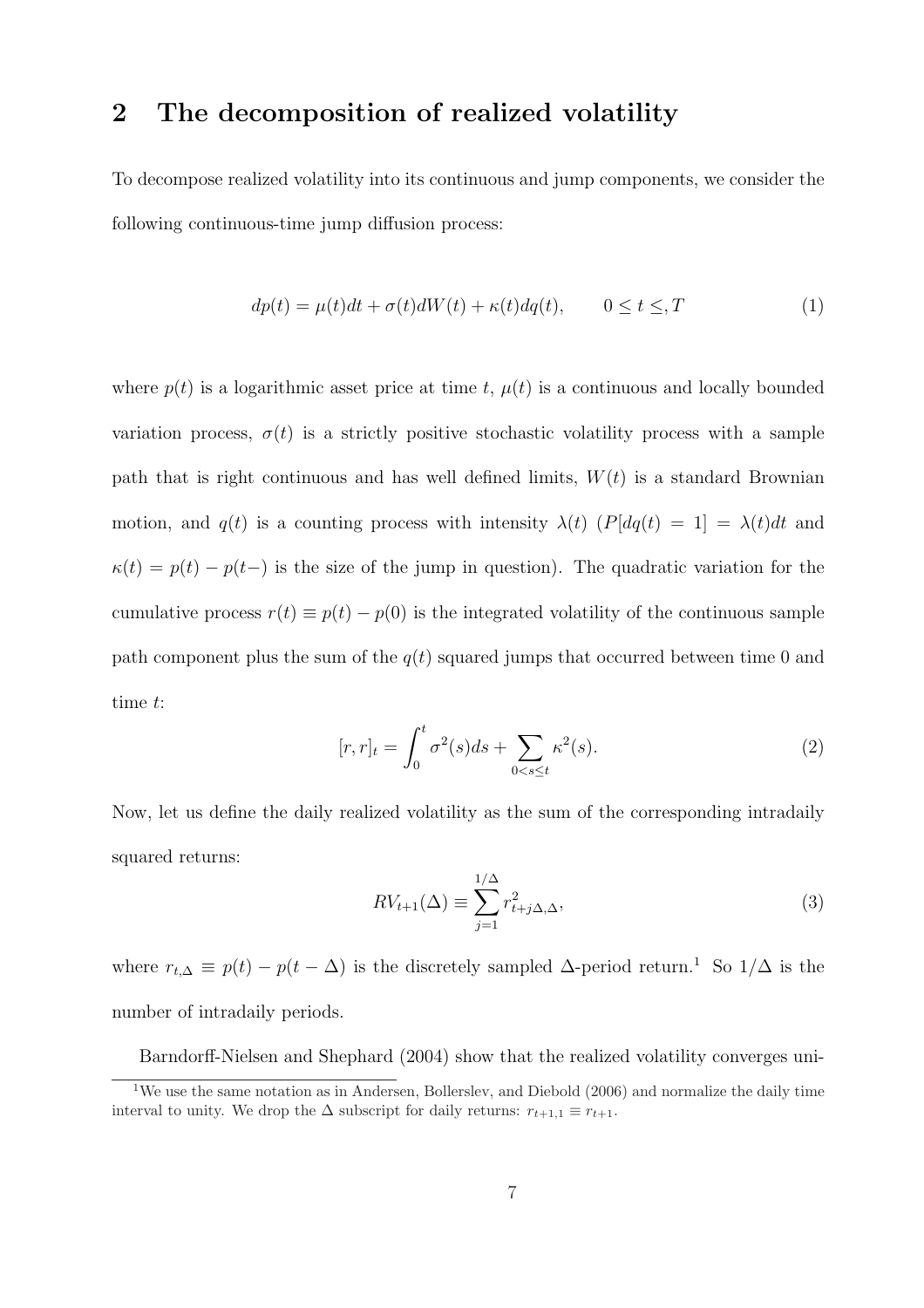formly in probability to the increment of the quadratic variation process as the sampling frequency of the returns increases  $(\Delta \rightarrow 0)$ :<sup>2</sup>

$$
RV_{t+1}(\Delta) \to \int_{t}^{t+1} \sigma^2(s)ds + \sum_{t < s \le t+1} \kappa^2(s). \tag{4}
$$

That implies that the realized volatility is a consistent estimate for integrated volatility as long as there are no jumps.

In order to disentangle the continuous and the jump components of realized volatility, we need to consistently estimate integrated volatility, even in the presence of jumps in the process. This is done using the asymptotic results of Barndorff-Nielsen and Shephard (2004, 2006). The realized bi-power variation is defined as the sum of the product of adjacent absolute intradaily returns standardized by a constant:

$$
BV_{t+1}(\Delta) \equiv \mu_1^{-2} \sum_{j=2}^{1/\Delta} |r_{t+j\Delta,\Delta}| |r_{t+(j-1)\Delta,\Delta}|,\tag{5}
$$

where  $\mu_1 \equiv$ p  $2/\pi \simeq 0.79788$  is the mean of the absolute value of a standard normally distributed random variable. It can indeed be shown that even in the presence of jumps,

$$
BV_{t+1}(\Delta) \to \int_{t}^{t+1} \sigma^2(s)ds.
$$
 (6)

Thus, the difference between the realized volatility and the bi-power variation consistently

<sup>2</sup>See also, for example, Andersen and Bollerslev (1998), Andersen, Bollerslev, Diebold, and Labys (2001), Barndorff-Nielsen and Shephard (2002a), Barndorff-Nielsen and Shephard (2002b), Comte and Renault (1998).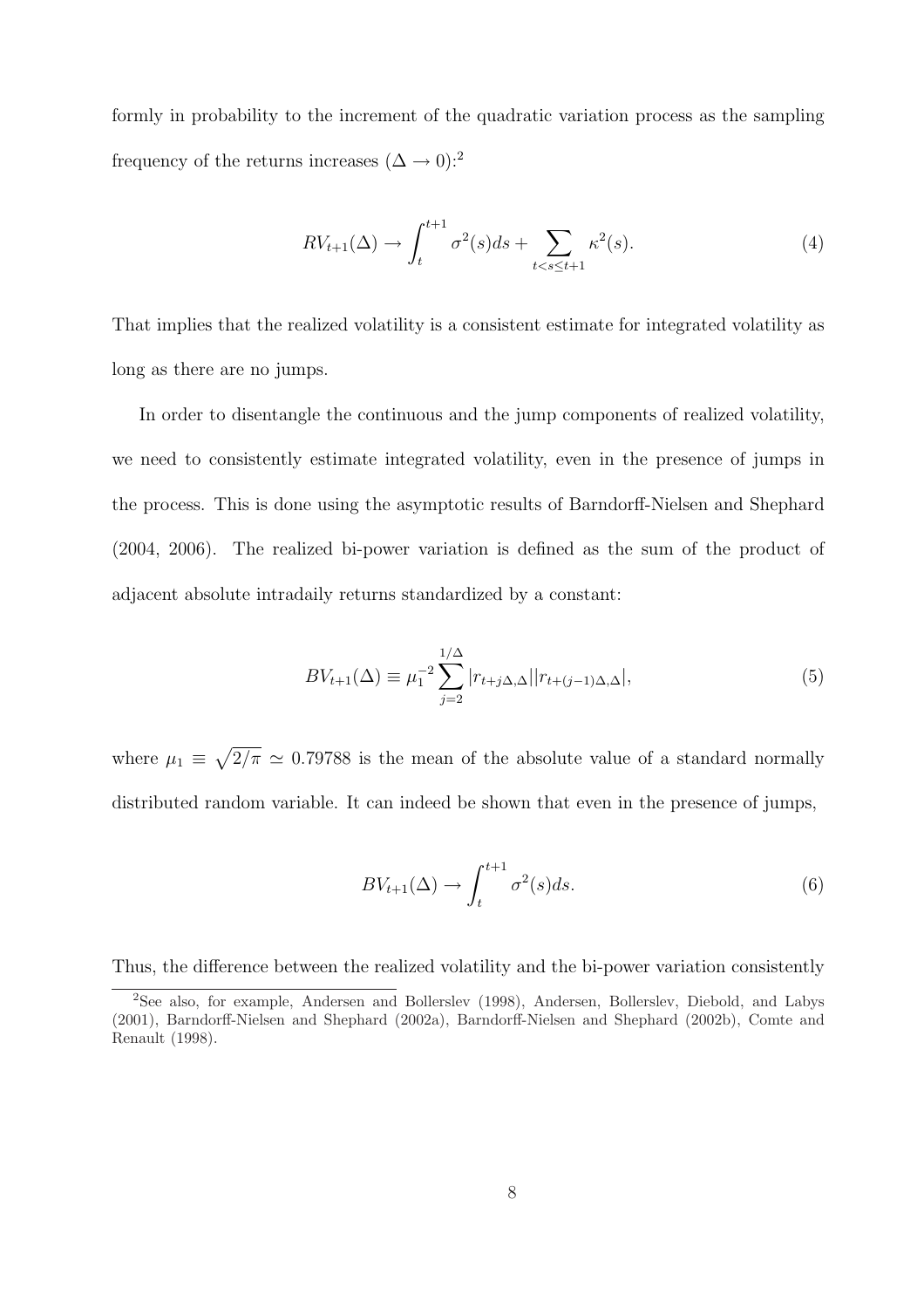estimates the jump contribution to the quadratic variation process. When  $\Delta \to 0$ :

$$
RV_{t+1}(\Delta) - BV_{t+1}(\Delta) \to \sum_{t < s \le t+1} \kappa^2(s). \tag{7}
$$

Moreover, because a finite sample estimate of the squared jump process might be negative (in Equation 7), we truncate the measurement at zero, i.e.

$$
J_{t+1}(\Delta) \equiv \max[RV_{t+1}(\Delta) - BV_{t+1}(\Delta), 0].\tag{8}
$$

One might wish to select only statistically significant jumps, i.e. to consider very small jumps as being part of the continuous sample path rather than genuine discontinuities. The Barndorff-Nielsen and Shephard (2004, 2006) results, extended in Barndorff-Nielsen, Graversen, Jacod, Podolskij, and Shephard (2005), imply:

$$
\frac{RV_{t+1}(\Delta) - BV_{t+1}(\Delta)}{\sqrt{(\mu_1^{-4} + 2\mu_1^{-2} - 5)\Delta \int_t^{t+1} \sigma^4(s)ds}} \to N(0, 1),\tag{9}
$$

when there is no jump and for  $\Delta \rightarrow 0$ , under sufficient regularity conditions. We need to estimate the integrated quarticity  $\int_{t}^{t+1} \sigma^{4}(s)ds$  to compute this statistic. The realized tri-power quarticity measure permits us to estimate it consistently, even in the presence of jumps:

$$
TQ_{t+1}(\Delta) \equiv \Delta^{-1} \mu_{4/3}^{-3} \sum_{j=3}^{1/\Delta} |r_{t+j\Delta,\Delta}|^{4/3} |r_{t+(j-1)\Delta,\Delta}|^{4/3} |r_{t+(j-2)\Delta,\Delta}|^{4/3},\tag{10}
$$

with  $\mu_{4/3} \equiv 2^{2/3} \Gamma(7/6) \Gamma(1/2)^{-1}$ . Thus, we have that, for  $\Delta \to 0$ :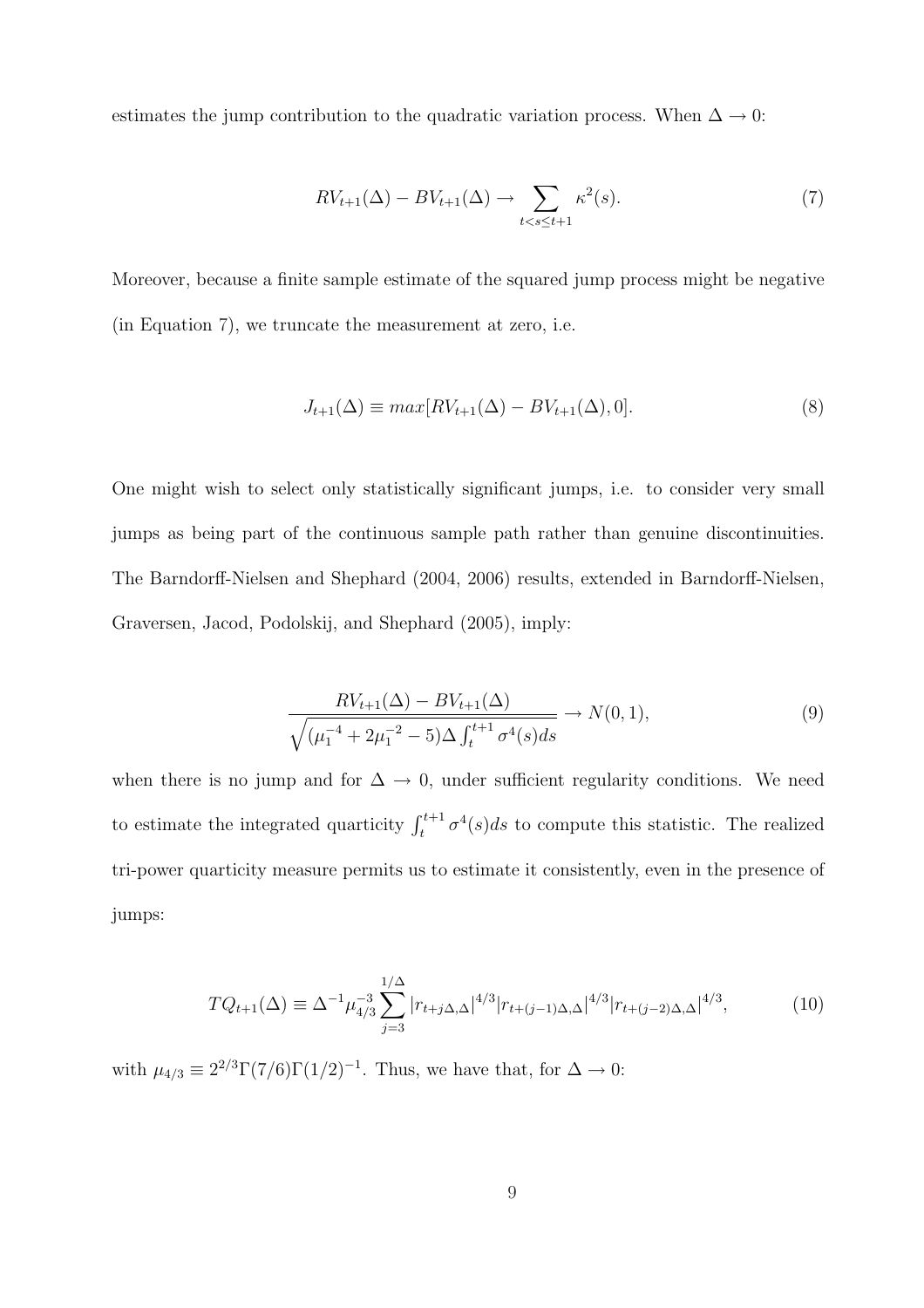$$
TQ_{t+1}(\Delta) \to \int_{t}^{t+1} \sigma^{4}(s)ds.
$$
 (11)

The implementable statistics is therefore:

$$
W_{t+1}(\Delta) \equiv \frac{RV_{t+1}(\Delta) - BV_{t+1}(\Delta)}{\sqrt{\Delta(\mu_1^{-4} + 2\mu_1^{-2} - 5)TQ_{t+1}(\Delta)}}.
$$
\n(12)

However, following Huang and Tauchen (2005) and Andersen, Bollerslev, and Diebold (2006), we actually compute the following statistic:

$$
Z_{t+1}(\Delta) \equiv \Delta^{-1/2} \frac{[RV_{t+1}(\Delta)) - BV_{t+1}(\Delta)]RV_{t+1}(\Delta)^{-1}}{[(\mu_1^{-4} + 2\mu_1^{-2} - 5)max\{1, TQ_{t+1}(\Delta)BV_{t+1}(\Delta)^{-2}\}]^{1/2}}.
$$
(13)

Huang and Tauchen (2005) show that the statistic defined in Equation (12) tends to over-reject the null hypothesis of no jumps. Moreover, they show that  $Z_{t+1}(\Delta)$  defined in Equation (13) is closely approximated by a standard normal distribution and has reasonable power against several plausible stochastic volatility jump diffusion models. Practically, we choose a significance level  $\alpha$  and compute:

$$
J_{t+1,\alpha}(\Delta) = I[Z_{t+1}(\Delta) > \Phi_{\alpha}] \cdot [RV_{t+1}(\Delta) - BV_{t+1}(\Delta)].
$$
\n(14)

Of course, a smaller  $\alpha$  means that we estimated fewer and larger jumps. Moreover, to ensure that the sum of the jump and continuous components equals the realized volatility, we impose:

$$
C_{t+1,\alpha}(\Delta) = I[Z_{t+1}(\Delta) \le \Phi_{\alpha}] \cdot RV_{t+1}(\Delta) + I[Z_{t+1}(\Delta) > \Phi_{\alpha}] \cdot BV_{t+1}(\Delta). \tag{15}
$$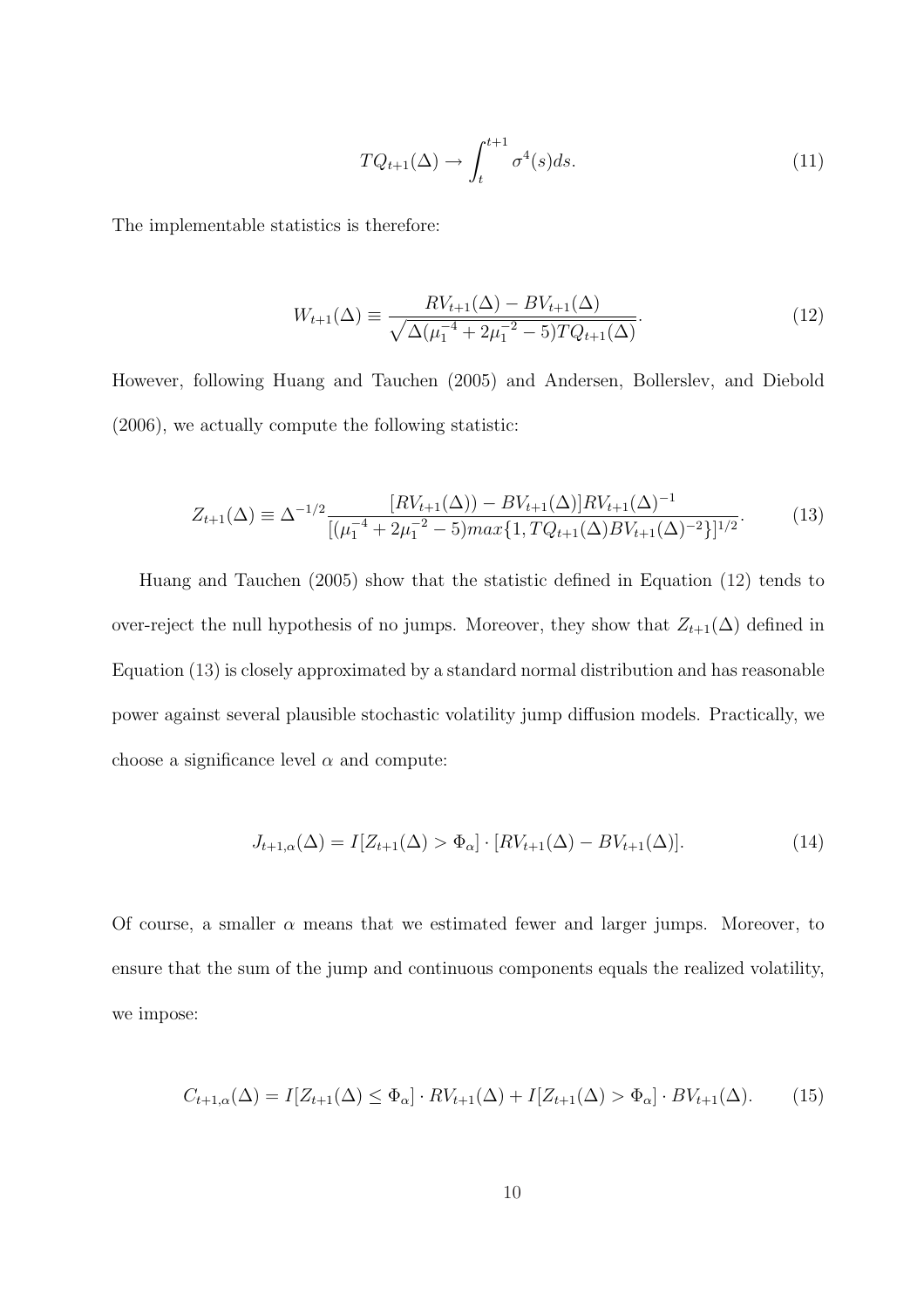Finally, as suggested by Andersen, Bollerslev, and Diebold (2006), we use 'staggered' versions of the bi-power variation and tri-power quarticity measure to tackle microstructure noise that causes the high-frequency returns to be autocorrelated. Basically, these 'staggered' versions amount to skip one observation when computing the product of adjacent returns. If the order of the serial correlation is higher than one, one may choose to skip more than one return. The staggered versions of bi-power variation and tri-power quarticity are respectively given by:

$$
BV_{t+1}(\Delta) \equiv \mu_1^{-2} (1 - 2\Delta)^{-1} \sum_{j=3}^{1/\Delta} |r_{t+j\Delta,\Delta}| |r_{t+(j-2)\Delta,\Delta}|,\tag{16}
$$

$$
TQ_{t+1}(\Delta) \equiv \Delta^{-1} \mu_{4/3}^{-3} (1 - 4\Delta)^{-1} \sum_{j=5}^{1/\Delta} |r_{t+j\Delta,\Delta}|^{4/3} |r_{t+(j-2)\Delta,\Delta}|^{4/3} |r_{t+(j-4)\Delta,\Delta}|^{4/3}.
$$
 (17)

#### 3 Data

The sample period covers a five-year period starting on January 1, 1995 and ending on September 30, 1999, which represents a total of 1199 trading days. The sample consists of the 100 largest stocks traded on the New York Stock Exchange as of January 1, 1995. We choose the 100 largest stocks because these stocks are actively traded, yield sufficiently high frequency intraday returns for computing reliable daily realized volatility estimates, and are likely to benefit from high information arrival rates.

Data for this study is retrieved from the Trades and Quotes (TAQ) database. Following Chordia, Roll, and Subrahmanyam (2000), we only retain class A stocks and remove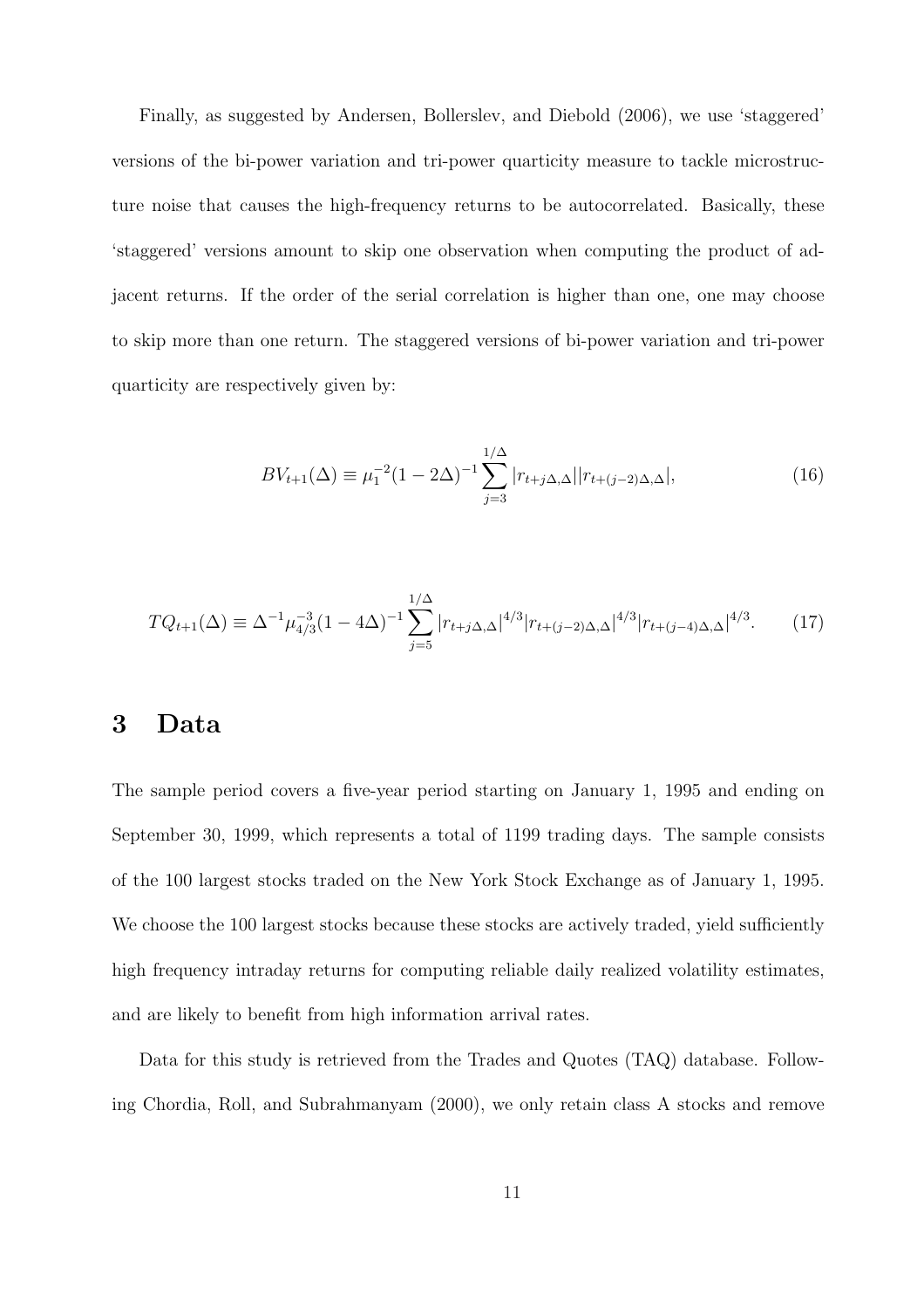preferred stocks or shares, warrants, rights, derivatives, trusts, closed-end investment companies, American depositary receipts, units, shares of beneficial interest, holdings and realty trusts. We restrict our selection to stocks whose price is higher than \$5 and lower than \$999. The remaining stocks are then selected on the basis of market capitalization. Applying traditional filtering procedures (Chordia, Roll, and Subrahmanyam, 2001; Huang and Stoll, 1996), we reject quotes exhibiting (a) price (at the bid or at the ask) lower than or equal to 0; (b) size (at the bid or at the ask) lower than or equal to 0; (c) price at the bid higher than price at the ask; (d) bid-ask spread greater than \$4; (e) proportional bid-ask spread greater than 40%. Trades are excluded if they satisfy at least one of the following conditions: (a) trade price is lower than or equal to 0; (b) trade size is lower than or equal to 0; (c) trade is not "regular", i.e. it is subsequently corrected or canceled. We additionally remove any trade or quote time-stamped outside regular trading hours, that is, before 9:30 AM and after 4:00 PM (or 1:00 PM on the days the exchange closed early). We also exclude the opening transaction for each day. Finally, following Chordia, Roll, and Subrahmanyam (2001), we exclude records for which the (proportional) effective spread was greater than four times the (proportional) quoted spread.

In agreement with the extant literature, which utilizes high-frequency return data for the purpose of volatility estimation, we use mid-quote prices to construct returns and then to compute realized volatility estimators, as described in Equation (3). Finally, realized volatility is decomposed into the continuous sample path and the jump component as described respectively in equations (14) and (15). The significance of the jump component is assessed using a conservative 99.99 % confidence level (i.e.  $\alpha = 0.9999$ ).

Following the early literature, we decompose daily trading volume into number of trades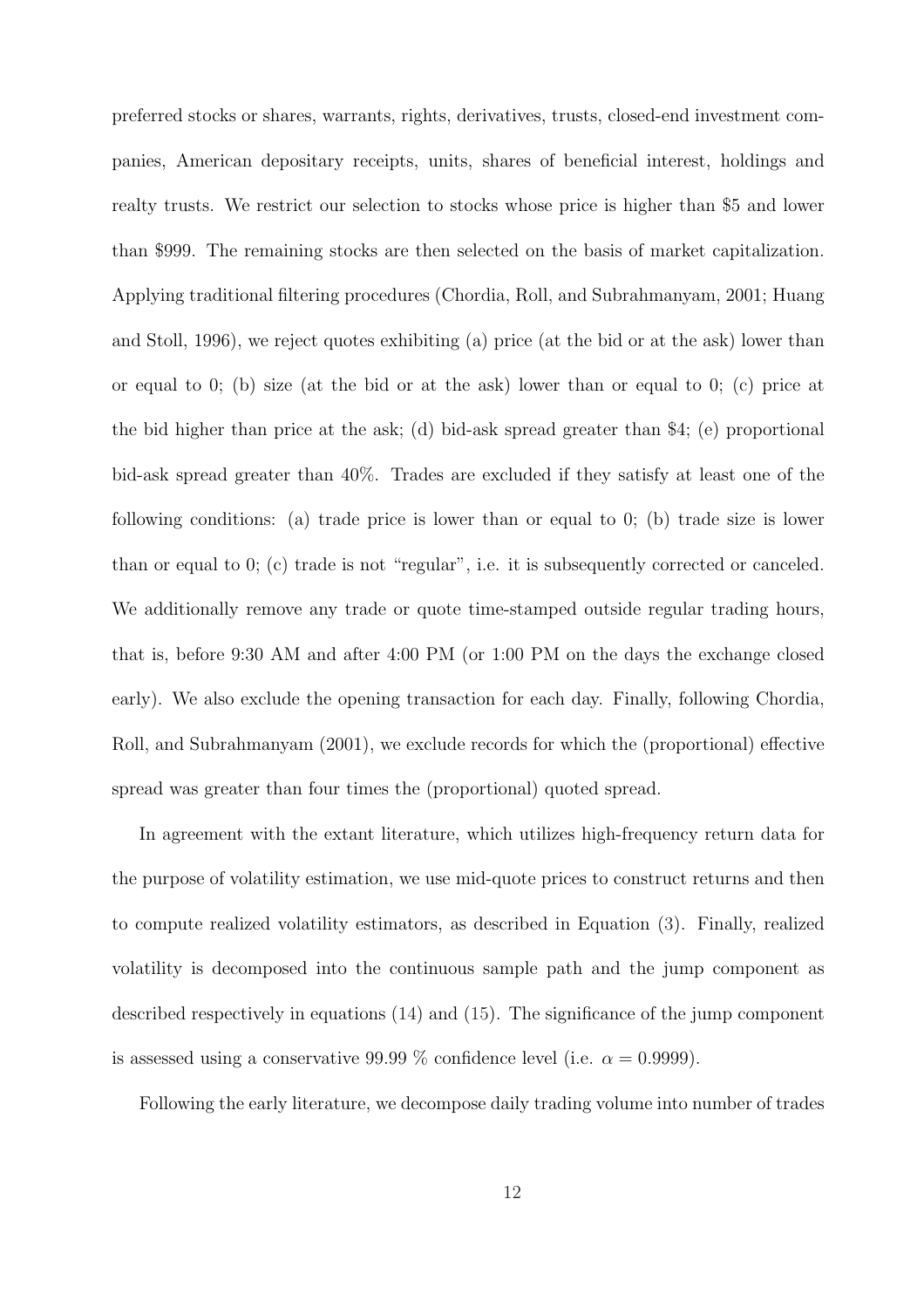and average trade size (ratio of number of shares traded to number of trades). Following Chan and Fong (2006), we also include order imbalance. We compute daily absolute order imbalance as the absolute value of the number of buyer-initiated trades minus number of seller initiated trades for the day. To define the direction of a trade, we rely upon the widely-used Lee and Ready (1991) algorithm.<sup>3</sup> We follow the recommendation contained in SEC Rule 11Ac1-5, assuming trades were recorded 5 seconds later than their actual execution time.

Table 1 gives the cross-sectional means of time series statistics for the 7 variables used in our study. Using the square root of time, the daily realized mean variance  $(RV)$  of 0.0262% translates into an annualized realized volatility of 25.6%. This is close to the annualized realized volatility of 27.5% reported by Chan and Fong (2006) for the Dow 30 stocks, over the 1993-2000 period. We also find very similar autocorrelation coefficients. We nevertheless report a higher coefficient of variation  $(97%)$  than the one reported by Chan and Fong (34%). This can be explained by the stronger heterogeneity of stocks in our sample. Following Beine, Lahaye, Laurent, Neely, and Palm (2007), we use a conservative significance level (i.e.  $\alpha = 0.9999$ ) to identify the number of economically meaningful jumps (given by J9999 in Table 1). The proportion of days with significant jumps is  $26\%$ , i.e. 313 days over 1199 on average. RV and the daily realized continuous variance display similar characteristics. Interestingly, all variables, except jumps, have similar autocorrelation patterns. Among the trade variables, average trade size  $(ATS)$ 

<sup>3</sup>Odders-White (2000) and Ellis, Michaely, and O'Hara (2000) document that the Lee and Ready algorithm correctly classifies more than 80% of the transactions in their respective samples and that trades executed inside the spread are more likely to be misclassified. Lee and Radhakrishna (2000) also show that classification errors arising from the Lee and Ready algorithm are small enough not to present serious problems. They find that the algorithm accurately classifies 92% of the trades classifiable in the TORQ database, with 96% accuracy on trades executed at the bid or ask price, 70% accuracy on trades executed inside the spread but not at the quote midpoint, and 65% accuracy on trades executed at the quote midpoint.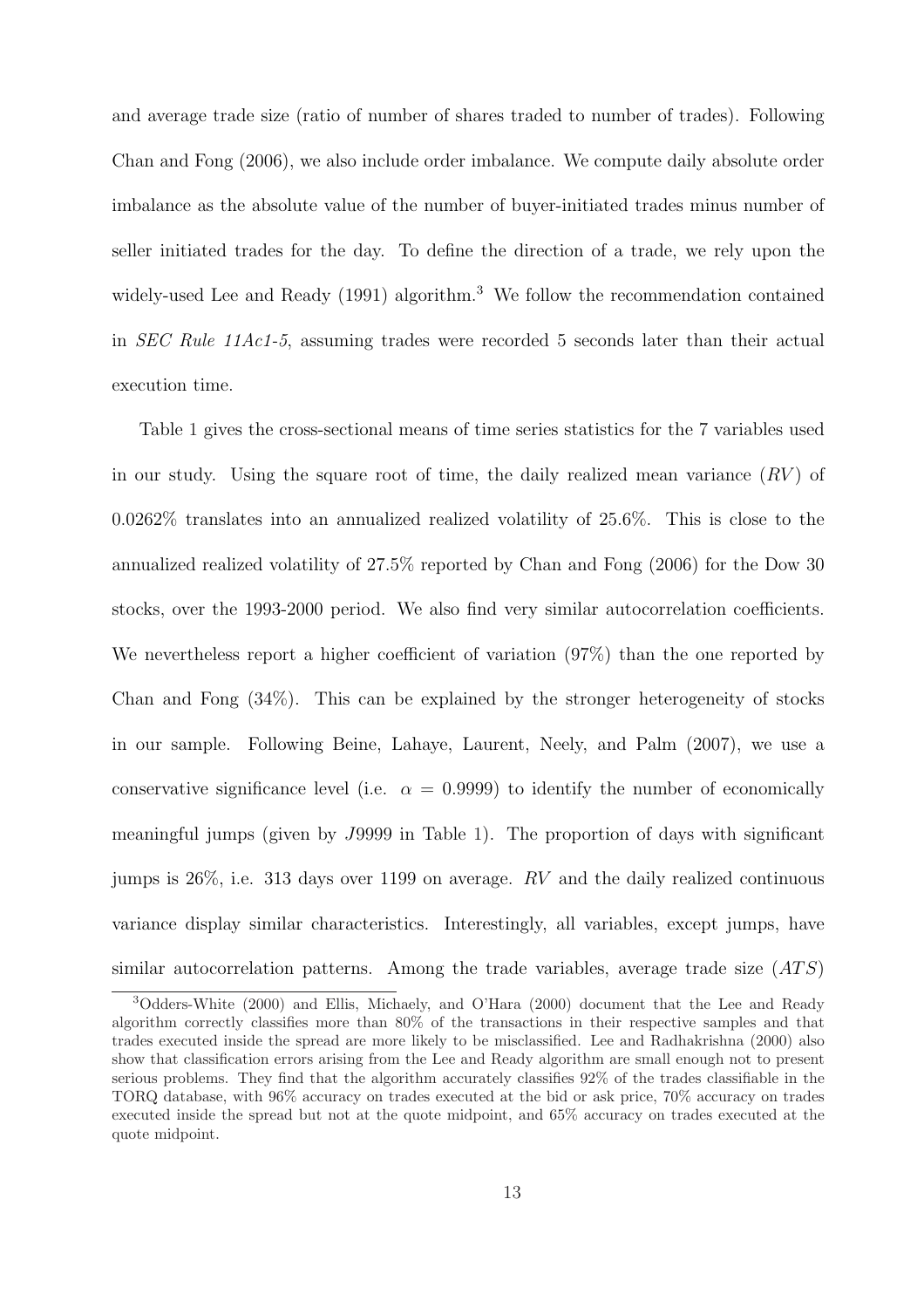displays the lowest AR and CV coefficients. Daily number of trades  $(NT)$  exhibits the slowest decaying autocorrelation function while absolute order imbalance |OB| displays the highest CV.

Table 2 reports correlations between volatility and transactions. We find very similar results to those reported by Chan and Fong (2006). More precisely, we confirm that: trading volume is highly correlated with number of trades; number of trades co-varies quite strongly with order imbalance; realized volatility correlates more highly with number of trades than with average trade size or order imbalance. Interestingly, the jump component (J9999) does not behave like the undecomposed measure of realized volatility  $(RV)$ . First, the two measures are negatively correlated with one another. Second, volume  $(V)$  and number of trades (NT) are negatively correlated with J9999, while they are positively correlated with  $RV$ . This suggests that the decomposition of realized volatility may bear on the volume-volatility relation. As pointed out in previous studies, the overall level of realized volatility increases (decreases) when trading volume  $(V)$  and, in particular, number of trades  $(NT)$  increase (decrease). However, the decomposition of realized volatility seems to indicate that such a positive volume-volatility relation does not hold when the jump component of realized volatility is considered. It would thus only hold for the continuous part.

#### 4 Empirical Analysis

In the following analysis, we estimate the volume-volatility relation for each of our 100 stocks. Following Chan and Fong (2006) (CF), we estimate this relation by OLS, use autocorrelation and heteroskedasticity-robust (Newey and West) standard errors, and include a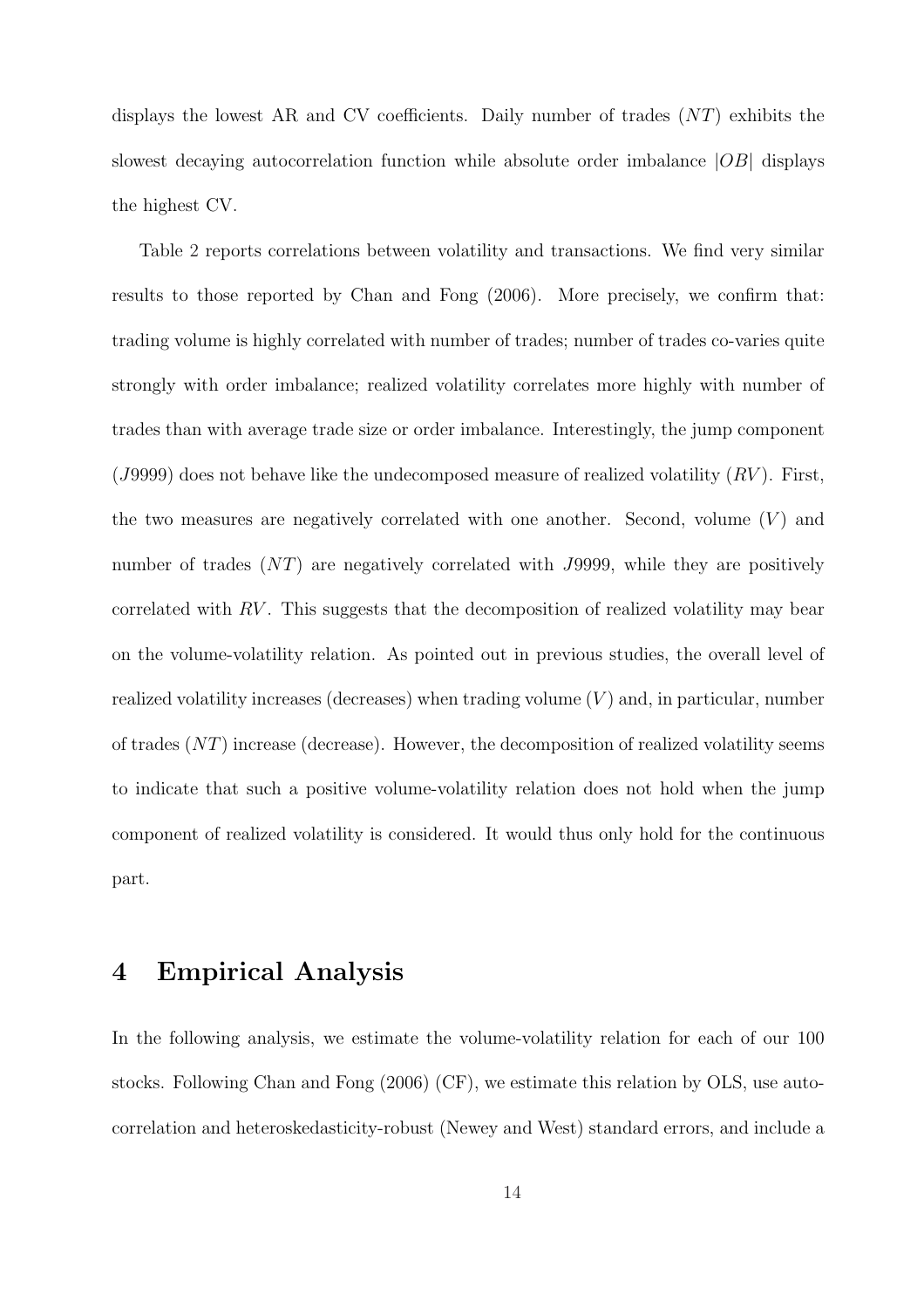Monday dummy as well as 12 lags to account for some dynamics in the conditional expected return. Since Huang and Masulis (2003) (HM) advocate the use of Hansen's (1982) generalized method of moments (GMM) method, we also estimate the relationship by GMM, which imposes weak distribution assumptions on the observable variables and endogenously adjusts the estimates to account for general forms of conditional heteroskedasticity and/or serial correlation that may be present in the error structure. We follow the CF and HM approaches to regress realized volatility  $(RV)$  and its continuous component  $(C9999)$  on various trade measures, i.e. number of shares traded  $(V)$ , number of trades  $(NT)$ , average number of shares per trade  $(ATS)$ , and absolute order imbalance  $(|OB|)$ . However, we do not follow these two approaches to estimate the relationship between jumps and trading activity. We instead run Tobit regressions since jumps have values censored at zero. The population distribution of jumps is indeed spread over a large range of positive values, with a pileup at the value zero. Tables 3 to 8 report the impact of the above trade measures on realized volatility and its two components.<sup>4</sup>

Table 3 presents the results for trading volume (i.e. the number of shares traded). When the CF approach is followed with realized volatility as the dependent variable (i.e. Regression 1), results are qualitatively similar to those reported by Chan and Fong (2006). The  $R^2$  is slightly higher, up from around 36% to 40%. The percentage of stocks for which volume is statistically significant rises from 95% to 100%. The mean  $(\hat{\phi})$  is equal to 0.11, implying that an increase in the number of shares traded of 100,000 is accompanied by an increase in realized volatility of around  $5\%$ . The p-value is particularly low, equal to 0.05%. Results do not fundamentally change when the HM regression (i.e. Regression (3),

<sup>&</sup>lt;sup>4</sup>To test whether our results were induced by the upward trend in trading activity, we added a time trend in each of the following regressions. Since results were almost identical, we do not report them to save space. They are available upon request. We also applied Phillips-Perron unit root tests to test for stochastic trends in the de-trended series. There was no evidence of stochastic trends.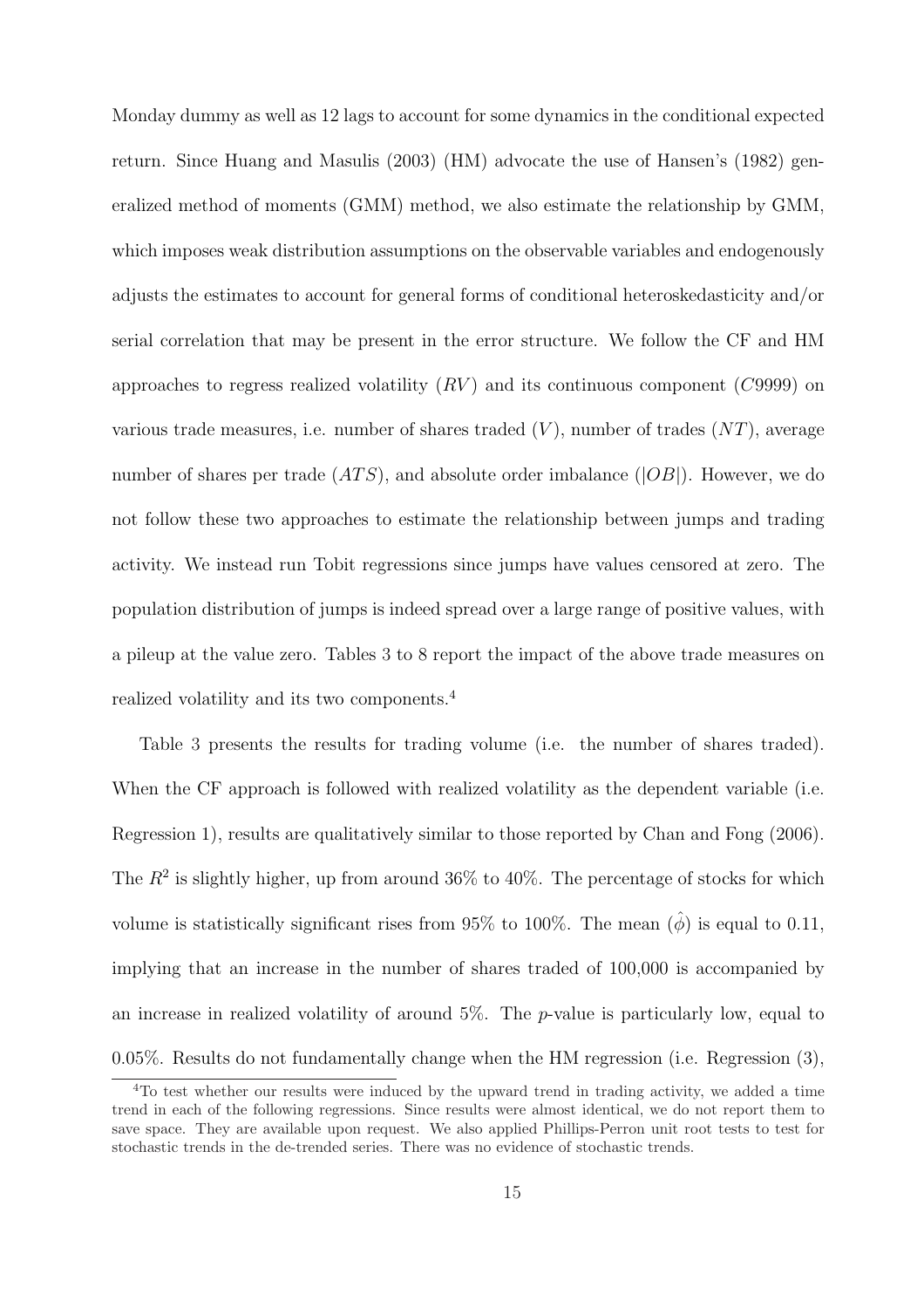estimated by GMM) is used: while the  $R^2$  is lower, 99 stocks still display positive and significant coefficients for trading volume. Results are very similar when the continuous component of realized volatility is used as the dependent variable in Regressions (2) and (4). For jumps, however, the picture is completely different. Regression (5), i.e. the Tobit regression, indicates that jumps and trading volume are significantly and negatively related for 72 stocks out of 100. Only 2 stocks displays positive and significant coefficients for trading volume at the 5% level.

Table 4 reports the results for trade frequency (i.e. the number of trades). Like trading volume, number of trades explains a substantial portion of daily realized volatility. In the 'CF regression', i.e. Regression (1), the mean  $(\hat{\beta})$  is equal to 0.318, implying that an increase in the number of trades of 100 is accompanied by an increase in realized volatility of around 9%. We obtain similar results by using the 'HM regression', i.e. Regression (3). Overall, the use of number of trades instead of number of shares traded as explicative variable leads to a rise in the  $R^2$ , which is more pronounced in the HM regression. Again, number of trades affects jumps differently. Regression (5) shows that jumps and number of trades are significantly and negatively related for 86 stocks out of 100. Only 3 stocks displays positive and significant coefficients for trading volume at the 5% level. The average p-value is around  $3\%$ , down from around  $8\%$  in the specification with trading volume. Trade frequency appears to be more informative than trading volume in explaining both jumps and the continuous component of realized volatility.

The effect of average trade size (i.e. the average number of shares per trade) is shown in Table 5. In line with previous studies, trade size explains much less realized volatility than trading volume or trade frequency. The explanatory power of trade size is poor: no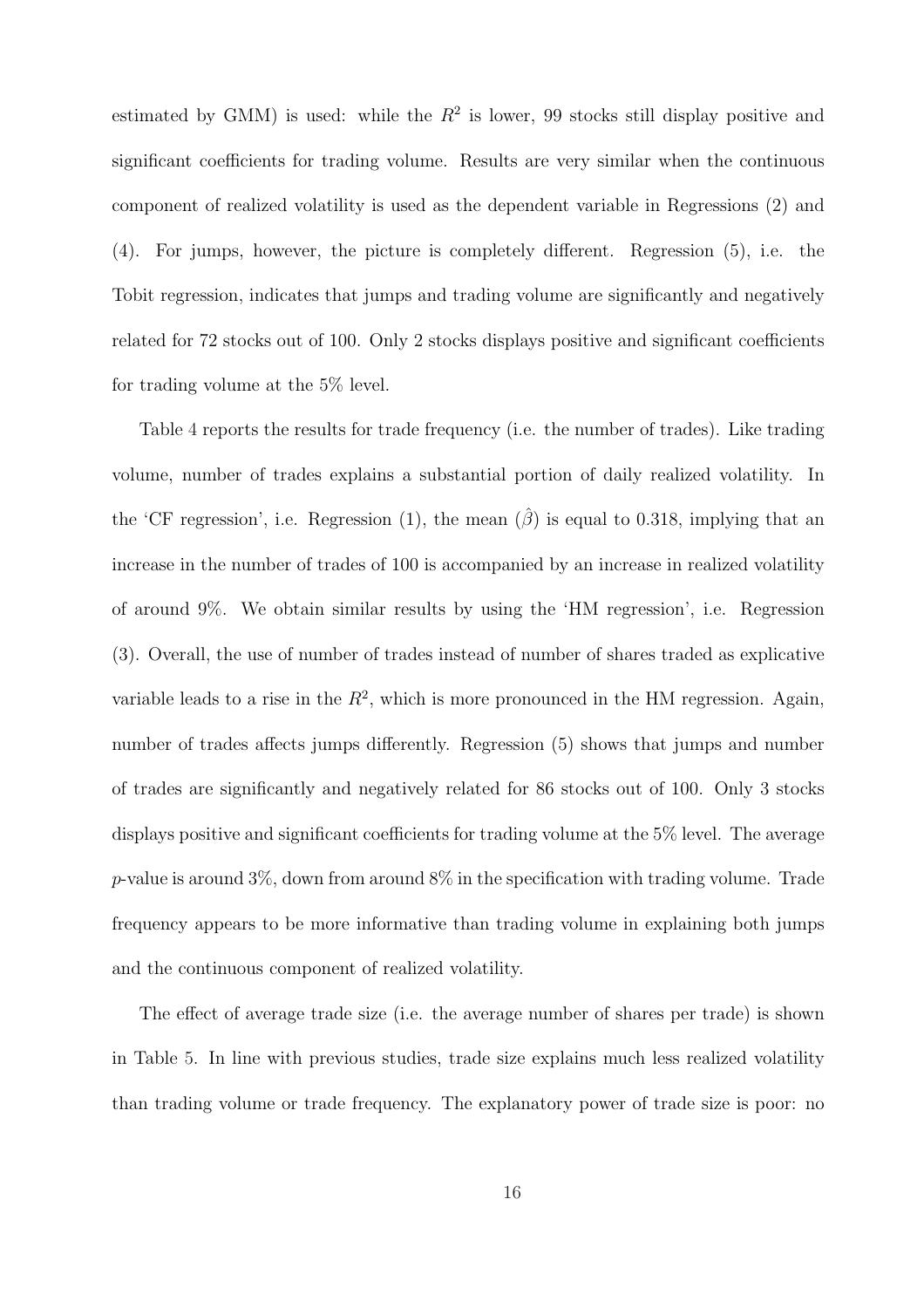single  $p$ -value is lower than 20%. Overall, the use of average trade size as a regressor leads to a fall in the  $R^2$ , which is more severe in the HM regression estimated by GMM. In addition, the HM regression indicates that the percentage of stocks with positive and significant coefficients for trade size is equivalent to the percentage of stocks displaying negative and significant coefficients. For jumps, the average  $(\hat{\gamma})$  coefficient is positive but not significant, confirming the poor explanatory power of trade size.

Table 6 shows that adding average trade size to number of trades has no significant effect on the adjusted  $R^2$ . When compared to Table 4, the adjusted  $R^2$  slightly increases in the CF regressions, while it slightly decreases in the HM regressions. Moreover, adding average trade size in the regression does not impact the explanatory power of number of trades. All coefficients for number of trades remain significant. The poor explanatory power of average trade size is also confirmed. As in Table 5, the average p-value does not even reach the 20% level. In the HM specification for both realized volatility and its continuous component, only a quarter of trade size coefficients are positive as well significantly different from zero at the 5% level, confirming the results of Table 5. The results are even worst when jumps are considered. Average trade size clearly plays no role in explaining jumps and number of trades remains the dominant factor.

Table 7 reports the results for absolute order imbalance as sole explicative variable. There are at least two reasons why order imbalances can provide additional power beyond pure trading activity measures (such as trade frequency or/and trade size). First, a high absolute order imbalance can alter returns as market makers struggle to re-adjust their inventory. Second, order imbalances can signal excessive investor interest in a stock, and if this interest is autocorrelated, then order imbalances could be related to future returns.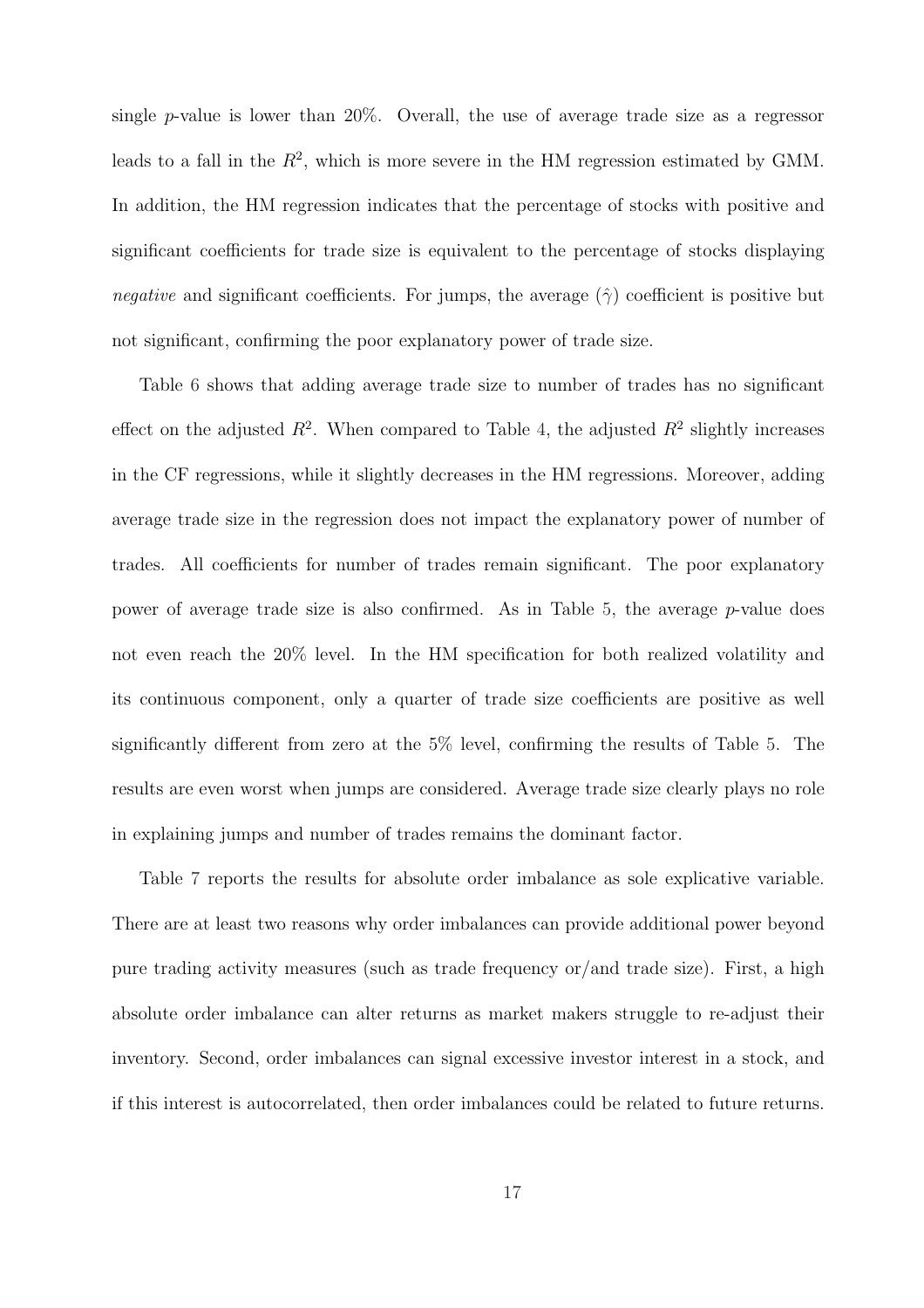Indeed, Chordia and Subrahmanyam (2004) state that "Intuition suggests that the implications of a reported volume of one million shares generated by 500,000 shares of seller initiated trades and 500,000 shares of buyer-initiated trades are very different from those generated by one million shares of seller- (or buyer-) initiated trades." Table 7 shows that absolute order imbalance does have a role in explaining realized volatility. However, evidence is less convincing for order imbalance than for number of trades. First, the lowest average p-value is still above 5%. Second, the number of stocks displaying positive and significant coefficients for order imbalance is around 20% lower than the number of stocks displaying positive and significant coefficients for number of trades (see Table 4). Third, and most importantly, the explanatory power of order imbalance is much weaker once realized volatility is decomposed. This is particularly obvious for jumps. While number of trades was significant at the 5% level in the jump equation (see Regression (5) of Table 4), this is not the case for order imbalance: The average  $(\lambda)$  coefficient in Regression (5) is not significant, even at 10%. Finally, the percentage of stocks with negative and significant coefficients for order imbalance is 41 only: it was twice higher for number of trades.

Table 8 reports the results when absolute order imbalance and number of trades are both included as regressors. Adding absolute order imbalance to number of trades does not help. First, while the adjusted  $R^2$ 's for the CF regressions are similar to those reported in Table 4, they decrease when order imbalance is added to number of trades in the HM regressions. Second, no average p-value for order imbalance is lower than 25%. Third, only one single stock exhibits a positive and significant coefficient for order imbalance when the dependent variable is either realized volatility or its continuous component. The results are similar for jumps: number of trades dominates order imbalance. Number of trades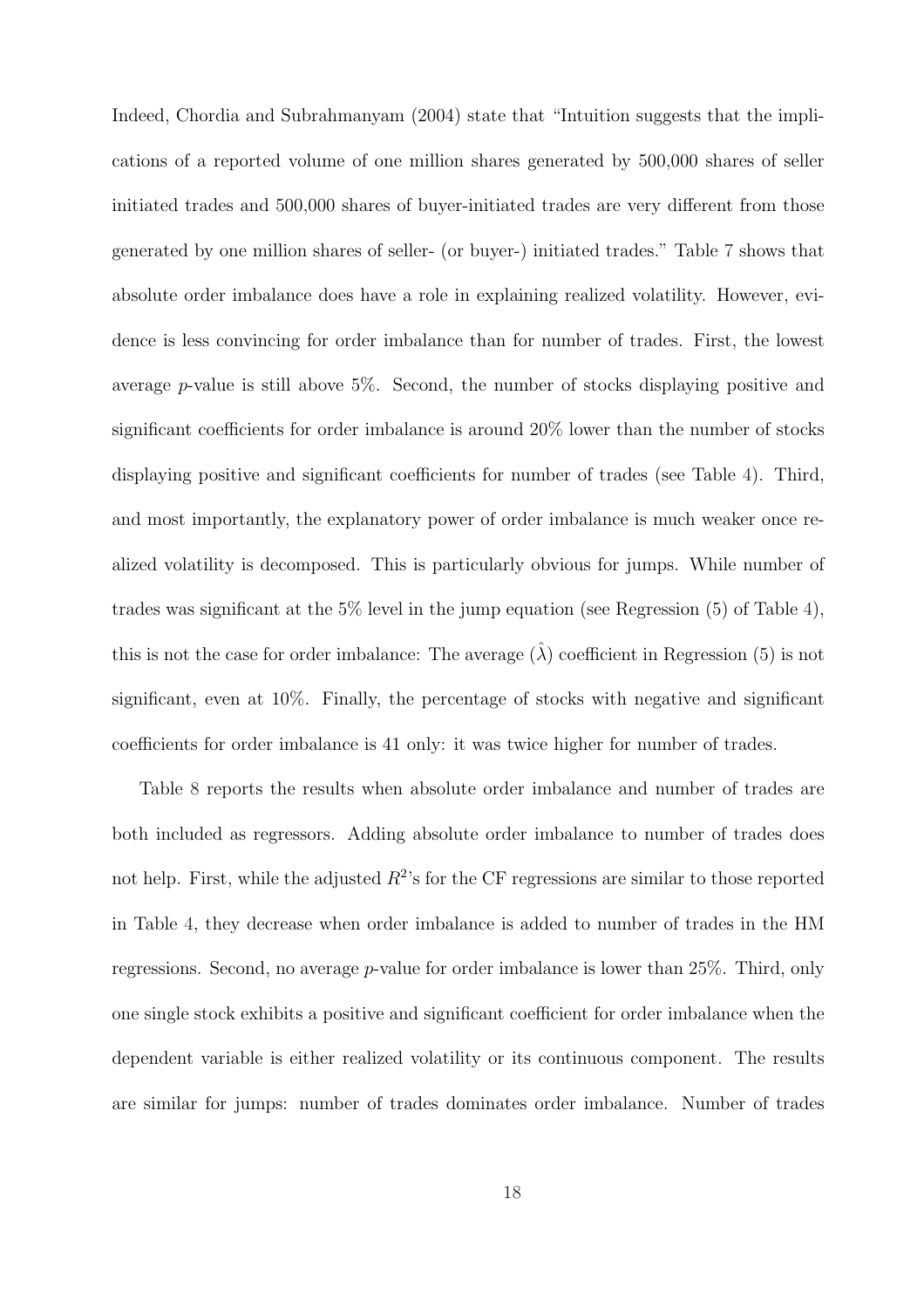is, on average, significant at 5% while order imbalance is not. Number of trades is also the most pervasive factor, as jumps and number of trades are significantly and negatively related for 88 stocks out of 100.

There is strong evidence that trade frequency remains the dominant factor behind the volume-volatility relation. The decomposition of realized volatility even strengthens the dominant role played by number of trades. However, trade frequency affects the two components of realized volatility very differently: the relation between trade frequency and the continuous component of realized volatility is positive while the relation between trade frequency and the jump component is negative.

### 5 Conclusion

The ability to identify realized jumps has important implications in financial management, from portfolio and risk management to option and bond pricing and hedging (Merton, 1976; Bates, 1996; Bakshi, Cao, and Chen, 2000; Liu, Longstaff, and Pan, 2003; Duffie and Singleton, 2000; and Piazzesi, 2003). In particular, Eraker, Johannes, and Polson (2003) show that jump components command relatively larger risk premia than continuous components, as their contribution to periods of market stress is greater. There is therefore a practical interest in identifying jumps.

By decomposing realized volatility into its two components, we show that trading activity relates to volatility in a more subtle way than previously thought. Because volatility can be diffusive or discontinuous, stating that 'the greater the level of volume, the greater the volatility' hides a more complex reality. While trading activity relates positively to diffusive (or continuous) volatility, it relates negatively to jumps (or discontinuous volatility).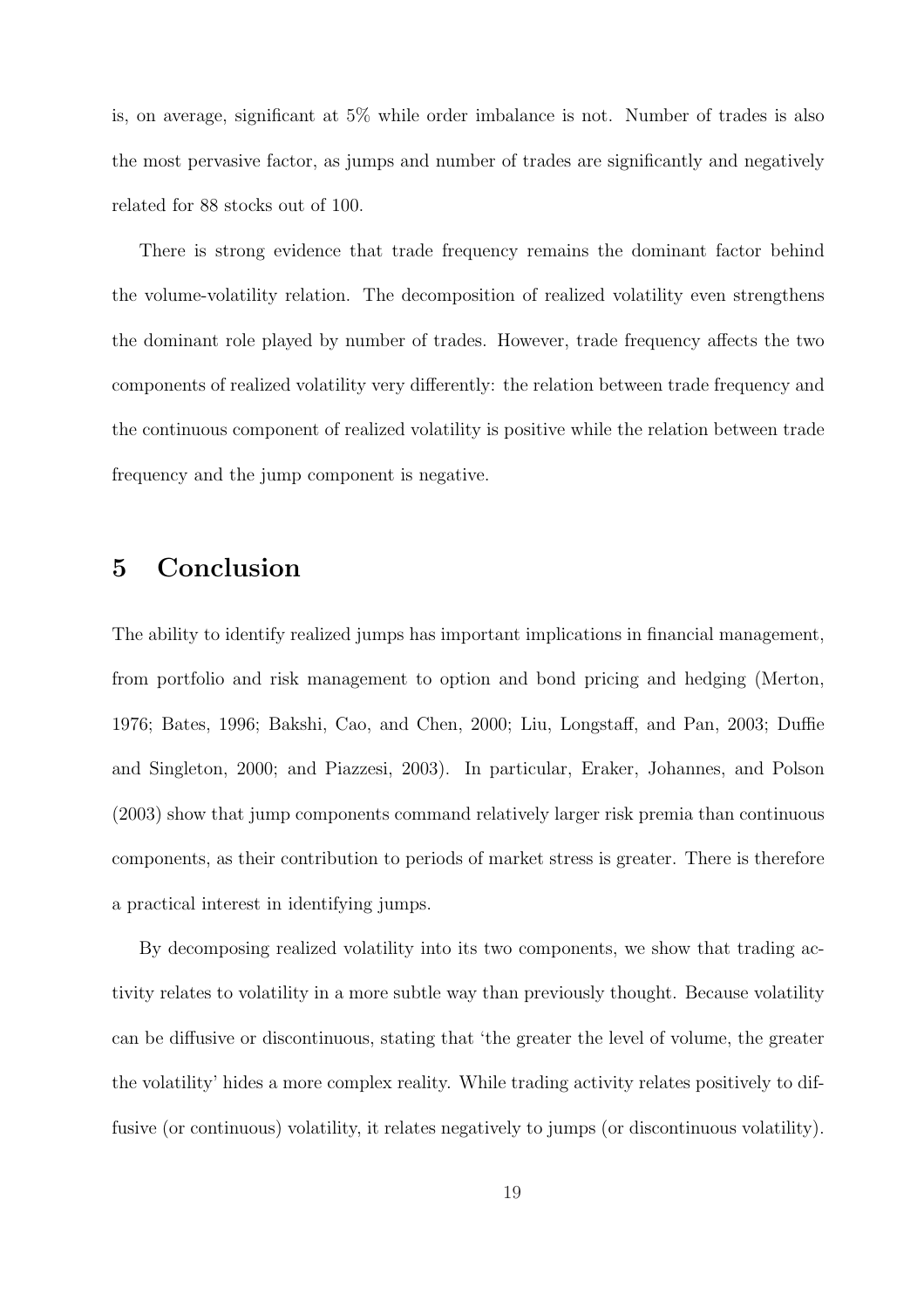In other words, the positive relationship between volume and volatility that is documented in the literature only holds for diffusive volatility. This indicates that poor trading volume leads to more erratic volatility changes, as commonly argued in dealing rooms. This negative volume-jumps relation is revealed through the number of trades, which remains the dominant factor behind the volume-volatility relation. Neither trade size nor order imbalance adds significantly more explanatory power beyond number of trades, whatever the volatility component considered.

Further empirical work on jumps needs to be done. While Andersen, Bollerslev, Diebold, and Vega (2007) show that jumps in exchange rates, stocks and bonds are linked to fundamentals, we still need to understand how the link really works. This will certainly help revive studies about the impact of news and economic events on financial markets.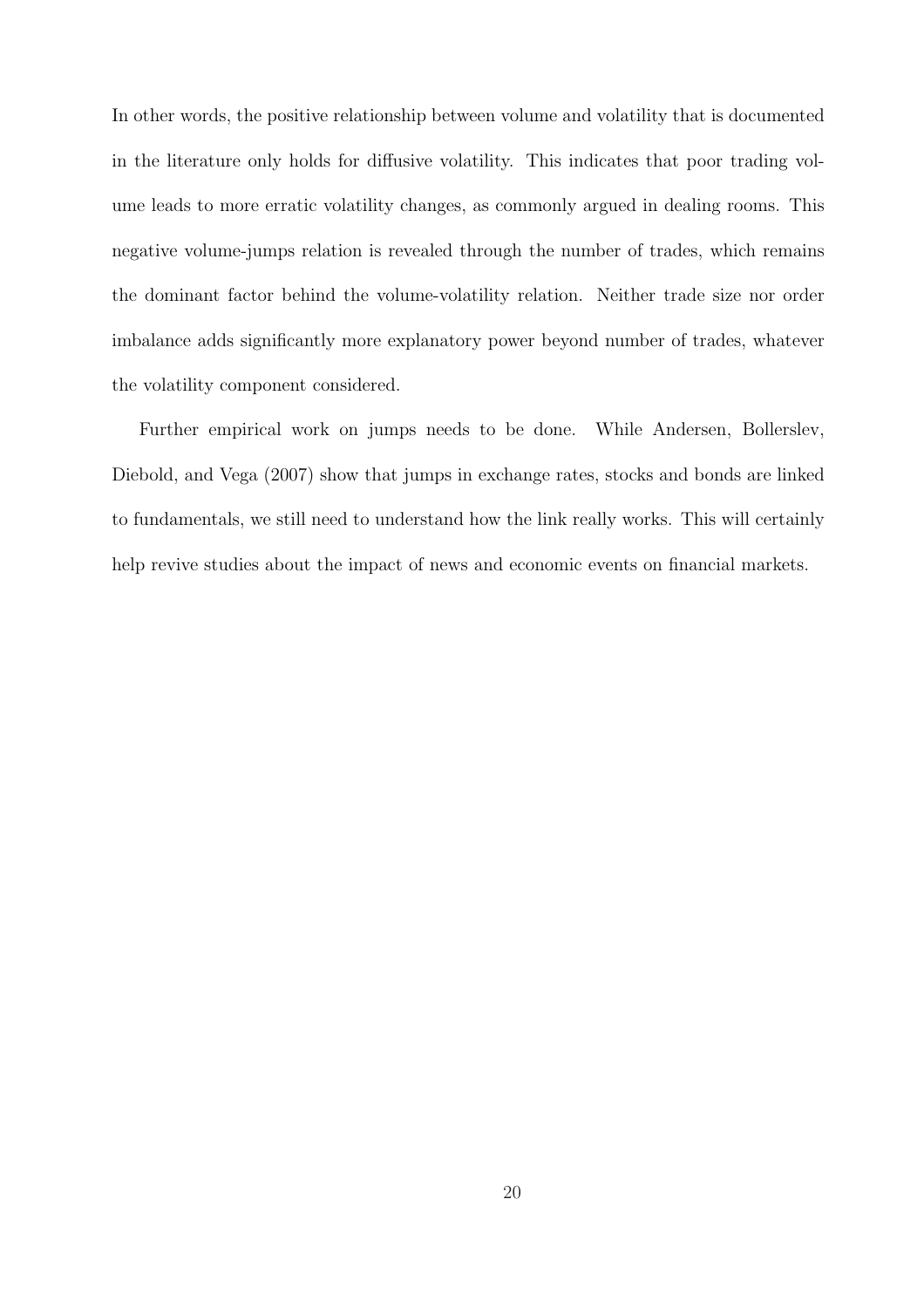## References

- ADMATI, A., AND P. PFLEIFERER (1988): "A theory of intraday patterns: volume and price variability," Review of Financial Studies, 1, 3–40.
- ANDERSEN, T. (1996): "Return volatility and trading volume: an information flow interpretation of stochastic volatility," Journal of Finance, 51, 169–204.
- Andersen, T., and T. Bollerslev (1998): "Answering the skeptics: yes, standard volatility models do provide accurate forecasts," International Economic Review, 39, 885–905.
- Andersen, T., T. Bollerslev, F. Diebold, and C. Vega (2007): "Real-Time Price Discovery in Stock, Bond and Foreign Exchange Markets," Journal of International Economics, 73, 251–277.
- Andersen, T. G., T. Bollerslev, and F. X. Diebold (2006): "Roughing It Up: Including Jump Components in the Measurement, Modeling and Forecasting of Return Volatility," Review of Economics and Statistics, 89, 701–720.
- Andersen, T. G., T. Bollerslev, F. X. Diebold, and P. Labys (2001): "The Distribution of Realized Exchange Rate Volatility," Journal of the American Statistical Association, 96, 42–55.
- ANE, T., AND H. GEMAN (2000): "Order flow, transaction clock, and normality of asset returns," Journal of Finance, 55, 2259–2284.
- BAKSHI, G., C. CAO, AND Z. CHEN (2000): "Pricing and Hedging Long-Term Options," Journal of Econometrics, 94, 277–318.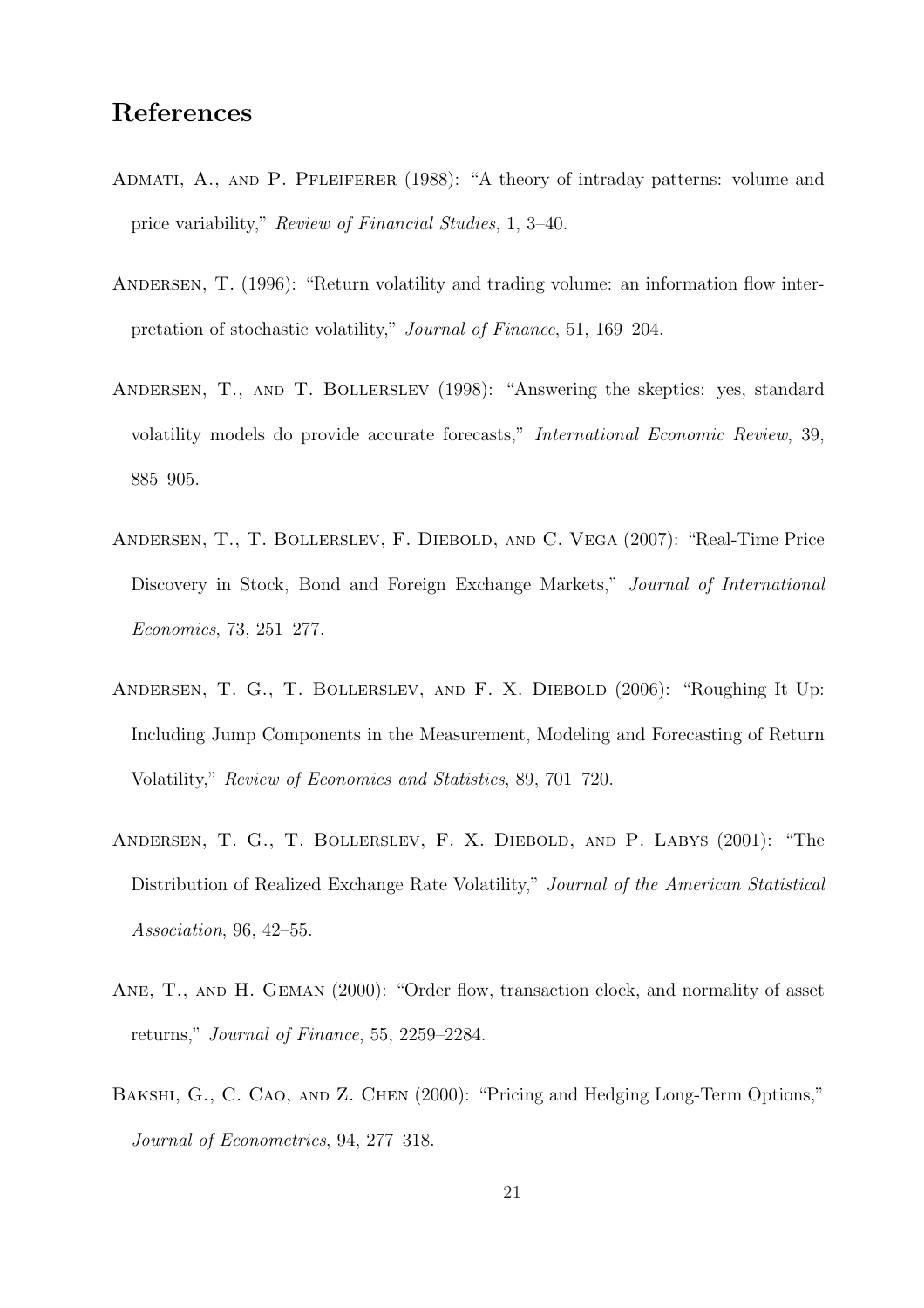- BANDI, F., AND J. RUSSELL (2006): "Separating microstructure noise from volatility," Journal of Financial Economics, 79, 655–692.
- Barndorff-Nielsen, O., J. Graversen, J. Jacod, M. Podolskij, and N. Shephard (2005): "A central Limit Theorem for Realized Power and Bipower Variation of Continuous Semimartingale," in From Stochastic Analysis to Mathematival Finance, Festschrift for Albert Shiryaev, ed. by Y. Kabanov, and R. Lipster. Springer Verlag.
- Barndorff-Nielsen, O., and N. Shephard (2002a): "Econometric Analysis of Realised Volatility and its use in Estimating Stochastic Volatility Models," Journal of the Royal Statistical Society, 64, 253–280.

(2002b): "Estimating Quadratic Variation Using Realized Variance," Journal of Applied Econometrics, 17, 457–478.

- (2004): "Power and bipower variation with stochastic volatility and jumps (with discussion)," Journal of Financial Econometrics, 2, 1–48.
- (2006): "Econometrics of testing for jumps in financial economics using bipower variation," Journal of Financial Econometrics, 4, 1–30.
- BATES, D. S. (1996): "Jumps and Stochastic Volatility: Exchange Rate Processes Implicit in Deutsch Mark Options," Review of Financial Studies, 9, 69–107.
- Beine, M., J. Lahaye, S. Laurent, C. Neely, and F. Palm (2007): "Central Bank Intervention and Exchange Rate Volatility, Its Continuous and Jump Components," International Journal of Finance and Economics, 12, 201–223.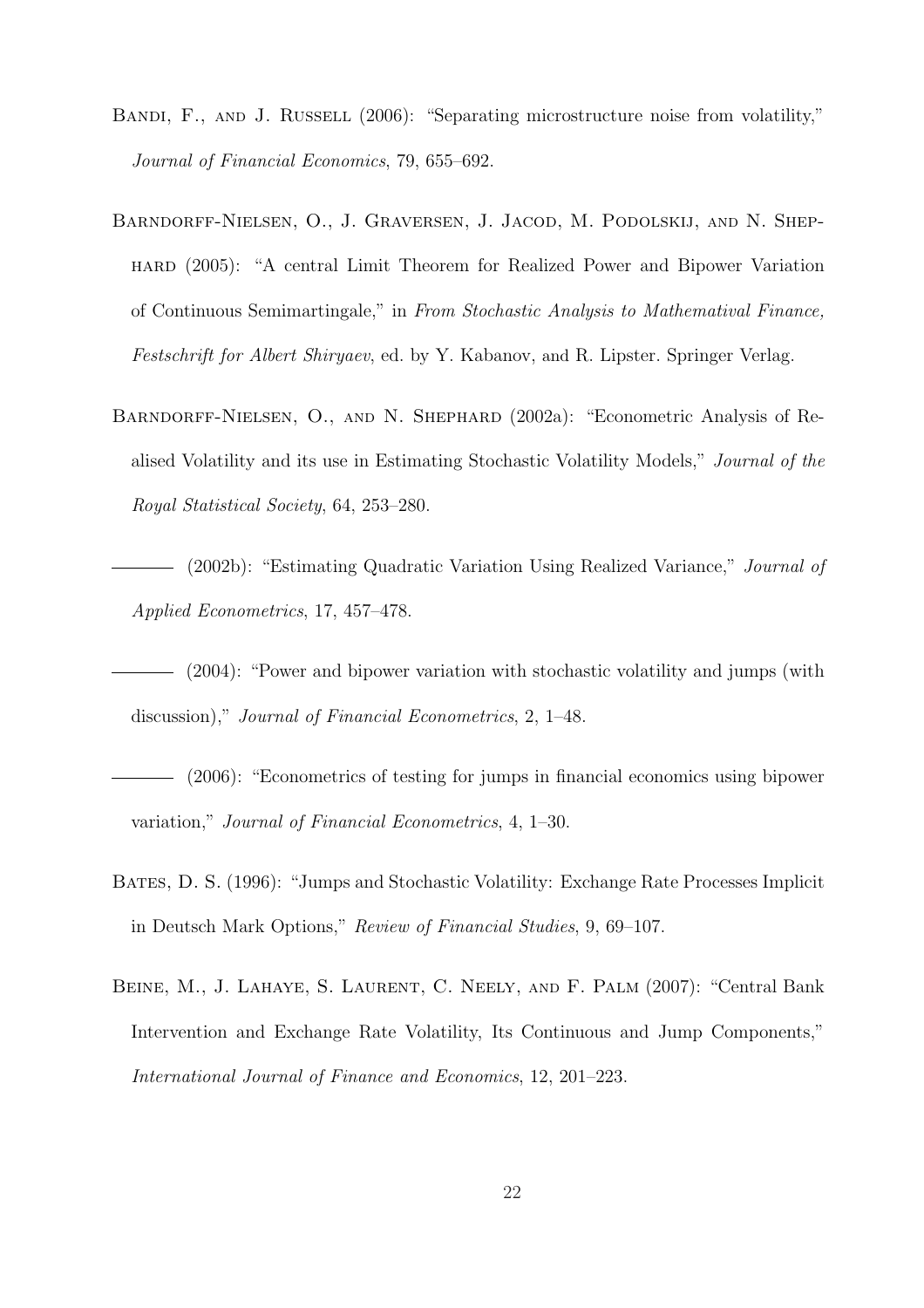- Chan, K., and W. Fong (2000): "Trade size, order imbalance, and the volatility-volume relation," Journal of Financial Economics, 57, 247–273.
- (2006): "Realized volatility and transactions," Journal of Banking and Finance, 30, 2063–2085.
- Chordia, T., R. Roll, and A. Subrahmanyam (2000): "Commonality in liquidity," Journal of Financial Economics, 56, 3–28.
- (2001): "Market liquidity and trading activity," *Journal of Finance*, 56, 501–530.
- Chordia, T., and A. Subrahmanyam (2004): "Order imbalance and individual stock returns: Theory and evidence," Journal of Financial Economics, 72, 485–518.
- Clark, P. (1973): "A subordinated stochastic process model with nite variance for speculative prices," Econometrica, 41, 135–155.
- COMTE, F., AND E. RENAULT (1998): "Long Memory in Continuous Time Stochastic Volatility Models," Mathematical Finance, 8, 291–323.
- DUFFIE, D. PAN, J., AND K. SINGLETON (2000): "Transform Analysis and Asset Pricing for Affine Jump Diffusions," Econometrica, 68, 1343–1376.
- EASLEY, D., N. KIEFER, AND M. O'HARA (1997): "One day in the life of a very common stock," Review of Financial Studies, 10, 805–835.
- EASLEY, D., AND M. O'HARA (1987): "Price, trade size and information in securities markets," Journal of Financial Economics, 19, 69–90.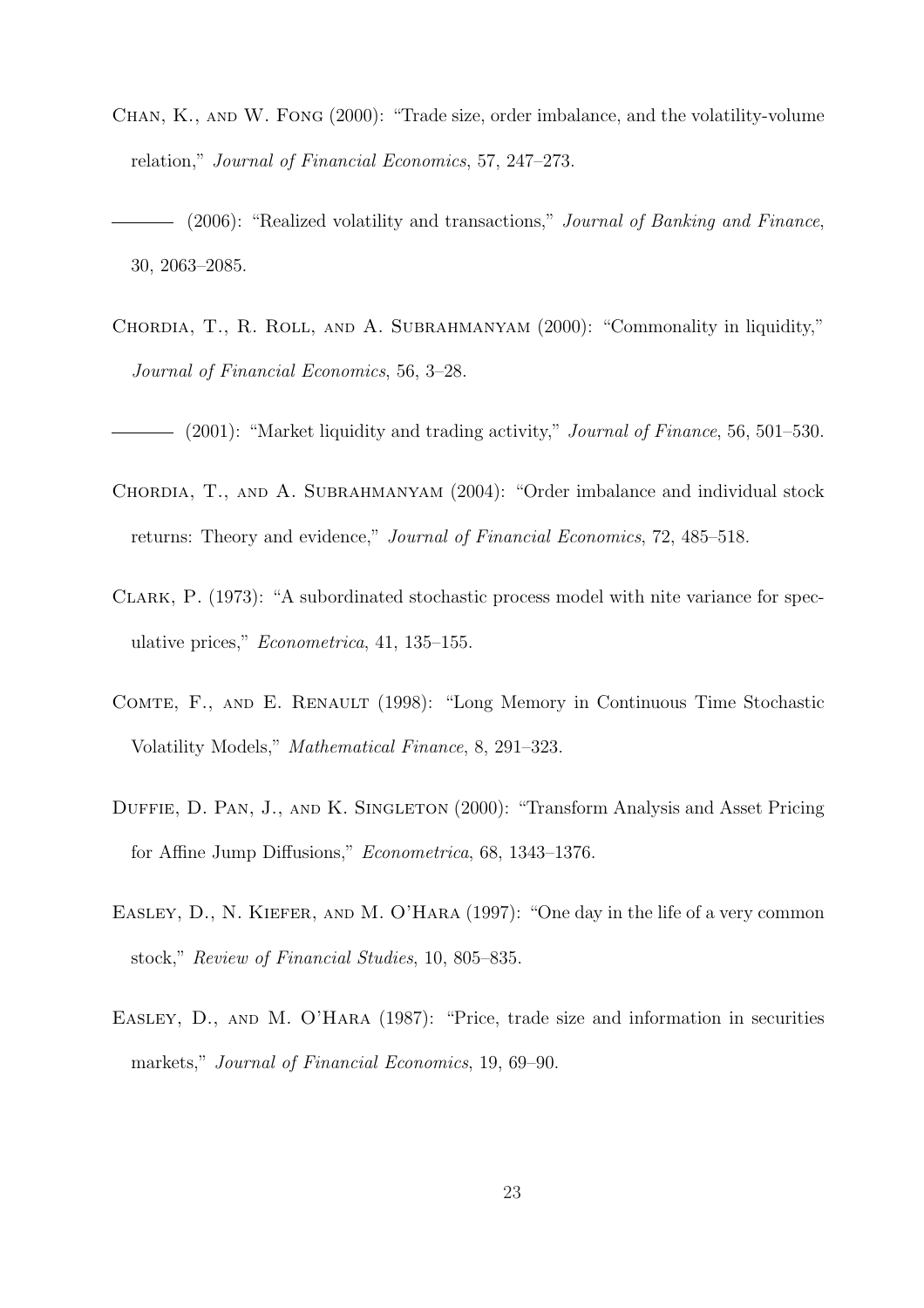- Ellis, K., R. Michaely, and M. O'Hara (2000): "The accuracy of trade classification rules: evidence from Nasdaq," Journal of Financial and Quantitative Analysis, 35, 529– 551.
- Epps, T., and M. Epps (1976): "The stochastic dependence of security price changes and transaction volumes: Implications for the mixture-of-distributions hypothesis," Econometrica, 44, 305–321.
- ERAKER, B., M. JOHANNES, AND N. POLSON (2003): "The impact of jumps in volatility and returns," The Journal of Finance, 58, 1269–1300.
- FOSTER, F., AND S. VISWANATHAN (1990): "A theory of intraday variations in volumes, variances and trading costs in securities markets," Review of Financial Studies, 3, 593– 624.
- GALLANT, R., P. ROSSI, AND G. TAUCHEN (1992): "Stock prices and volume," Review of Financial Studies, 5, 199–242.
- Glosten, L., and P. Milgrom (1985): "Bid, ask and transaction prices in a specialist market with heterogeneously informed traders," Journal of Financial Economics, 14, 71–100.
- Grundy, B., and M. McNichols (1989): "Trade and the revelation of information through prices and direct disclosure," Review of Financial Studies, 2, 495–526.
- Hansen, L. (1982): "Large sample properties of generalized method of moments estimators," Econometrica, 50, 1029–1054.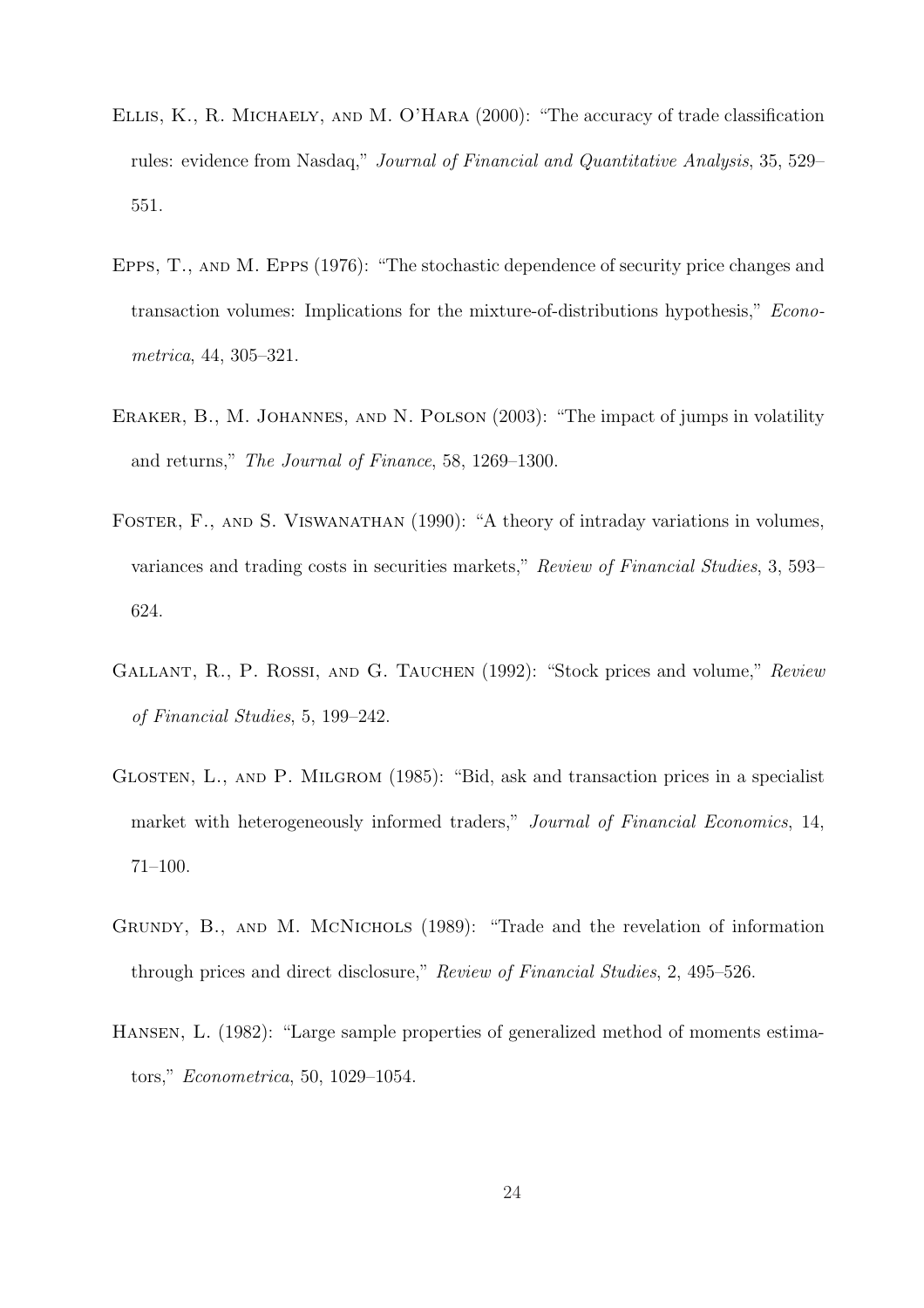- HANSEN, P., AND A. LUNDE (2006): "Realized Variance and Market Microstructure Noise," Journal of Business and Economic Statistics, 24, 127–218.
- HARRIS, L. (1987): "Transaction data tests of the mixture of distributions hypothesis," Journal of Financial and Quantitative Analysis, 22, 127–141.
- HARRIS, M., AND A. RAVIV (1993): "Differences of opinion make a horse race," Review of Financial Studies, 6, 473506.
- HOLDEN, C., AND A. SUBRAHMANYAM (1992): "Long-lived private information and imperfect competition," Journal of Finance, 47, 247–270.
- HOLTHAUSEN, R., AND R. VERRECCHIA (1990): "The effect of informedness and consensus on price and volume behavior," Accounting Review, 65, 191–208.
- HUANG, R., AND R. MASULIS (2003): "Trading activity and stock price volatility: evidence from the London Stock Exchange," Journal of Empirical Finance, 10, 249–269.
- HUANG, R., AND H. STOLL (1996): "Dealer versus auction markets: A paired comparison of execution costs on NASDAQ and the NYSE," Journal of Financial Economics, 41, 313–357.
- HUANG, X., AND G. TAUCHEN (2005): "The relative contribution of jumps to total price variation," Journal of Financial Econometrics, 3, 456–499.
- Jain, P., and G. Joh (1988): "The dependence between hourly prices and trading volume," Journal of Financial and Quantitative Analysis, 23, 269–284.
- JONES, C., G. KAUL, AND M. LIPSON (1994): "Transactions, volume and volatility," Rewiew of Financial Studies, 7, 631–651.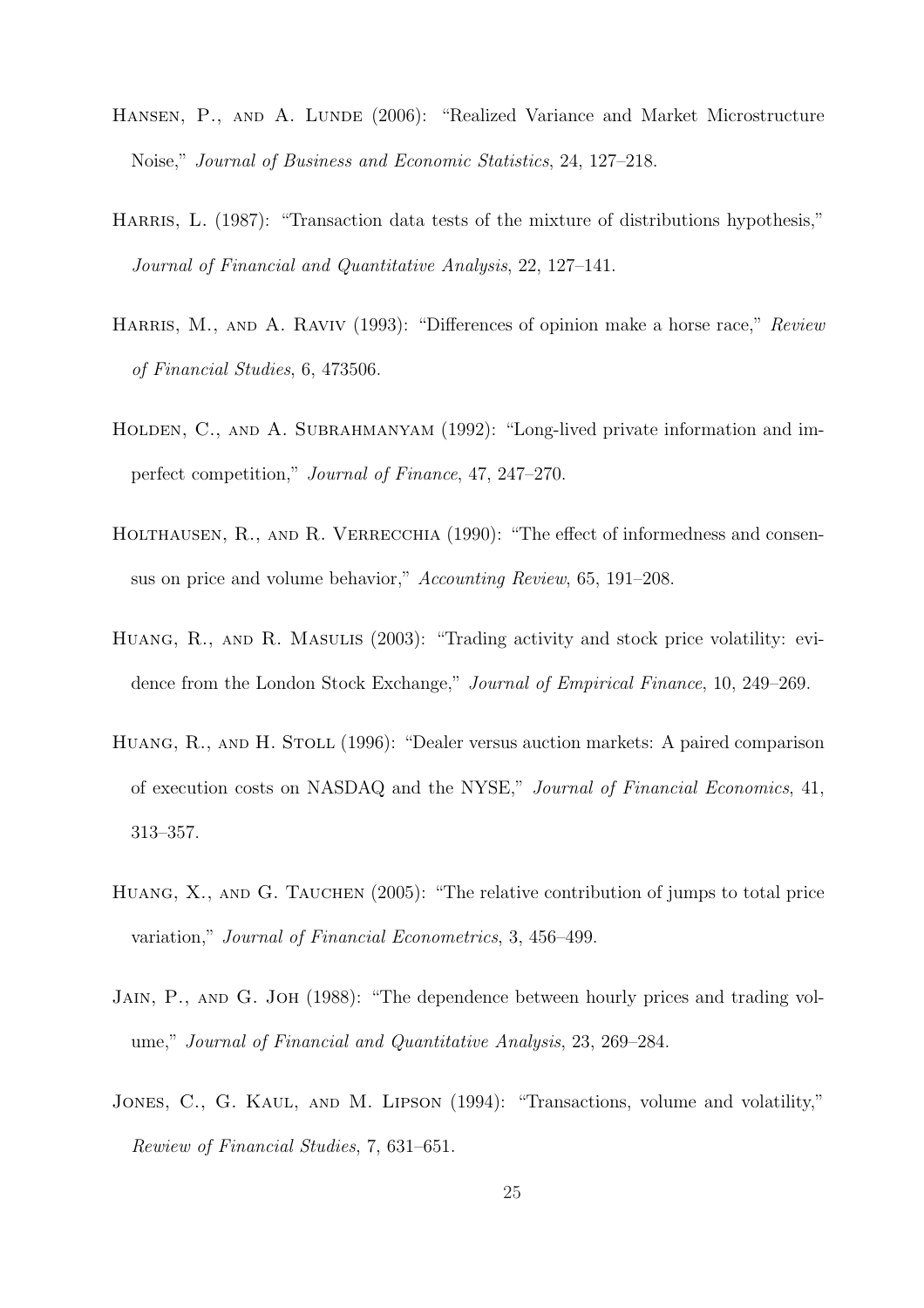- KARPOFF, J. (1987): "The relationship between price changes and trading volume: a survey," Journal of Financial and Quantitative Analysis, 22, 109–126.
- KIM, O., AND R. VERRECCHIA (1991): "Market reaction to anticipated announcements," Journal of Financial Economics, 30, 273–309.
- Kyle, A. (1985): "Continuous auctions and insider trading," Econometrica, 53, 1315– 1335.
- LAMOUREUX, C., AND W. LASTRAPES (1990): "Heteroskedasticity in stock return data: volume versus GARCH effects," Journal of Finance, 45, 220–229.
- LEE, C., AND B. RADHAKRISHNA (2000): "Inferring Investor Behavior: Evidence from TORQ Data," Journal of Financial Markets, 3, 183–204.
- LEE, C., AND M. READY (1991): "Inferring trade direction from intraday data," *Journal* of Finance, 46, 733–747.
- LIU, J., F. LONGSTAFF, AND J. PAN (2003): "Dynamic Asset Allocation with Event Risk," Journal of Finance, 58, 231–259.
- MERTON, R. C. (1976): "Option Pricing when Underlying Stock Returns Are Discontinuous," Journal of Financial Economics, 3, 125–144.
- NEWEY, W., AND K. WEST (1987): "A simple, positive semidefinite, heteroskedasticity and autocorrelation consistent covariance matrix," Econometrica, 55, 703–708.
- ODDERS-WHITE, E.  $(2000)$ : "On the occurrence and consequences of inaccurate trade classification," Journal of Financial Markets, 3, 259–286.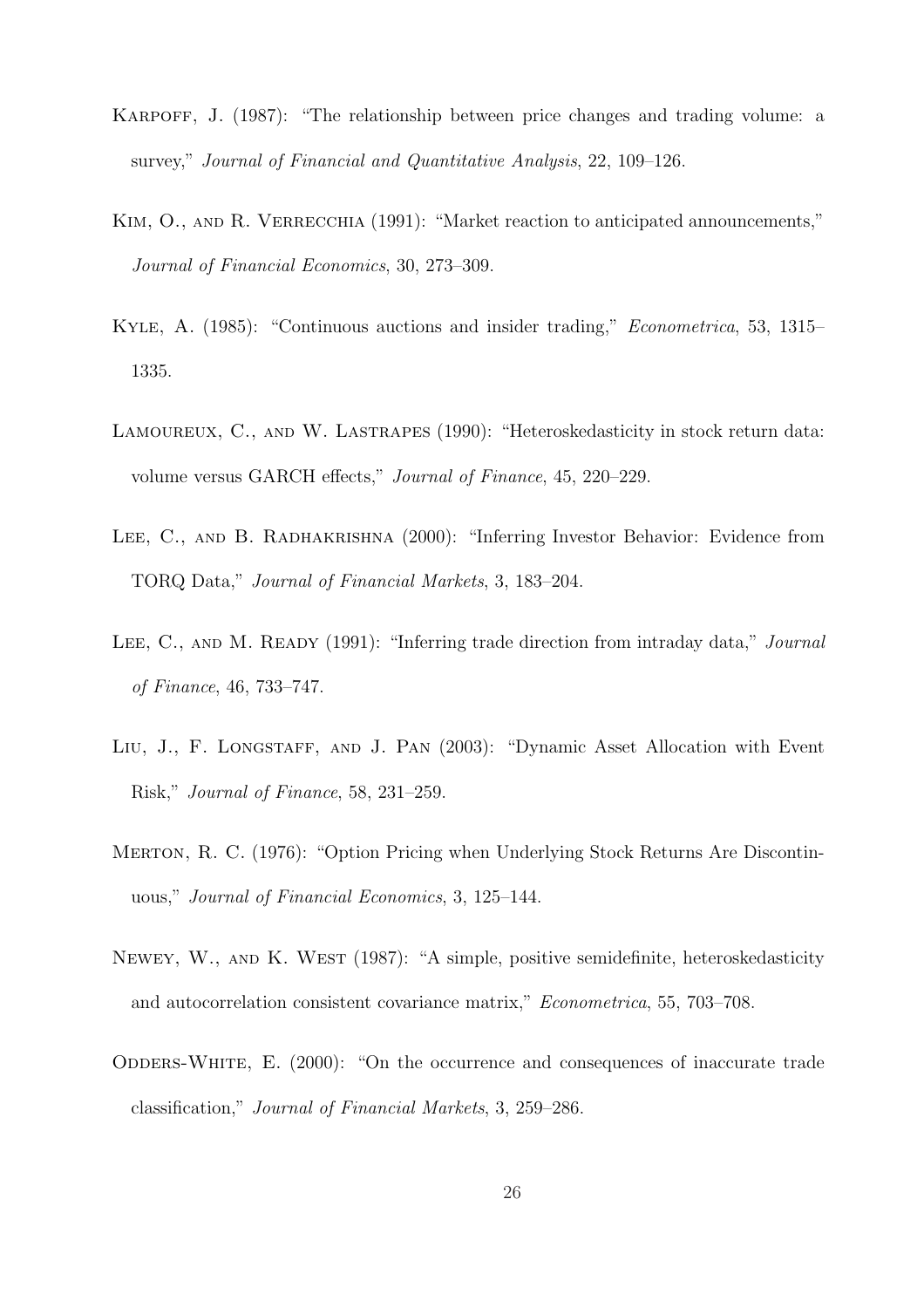- PIAZZESI, M. (2003): "Bond Yields and the Federal Reserve," Journal of Political Economy, 113, 311–344.
- SCHWERT, W. (1989): "Why does stock volatility change over time," Journal of Finance, 44, 1115–1154.
- SHALEN, C. T. (1993): "Volume, volatility, and the dispersion of beliefs," Review of Financial Studies, 6, 405–434.
- TAUCHEN, G., AND M. PITTS (1983): "The price variability-volume relationship on speculative markets," Econometrica, 51, 484–505.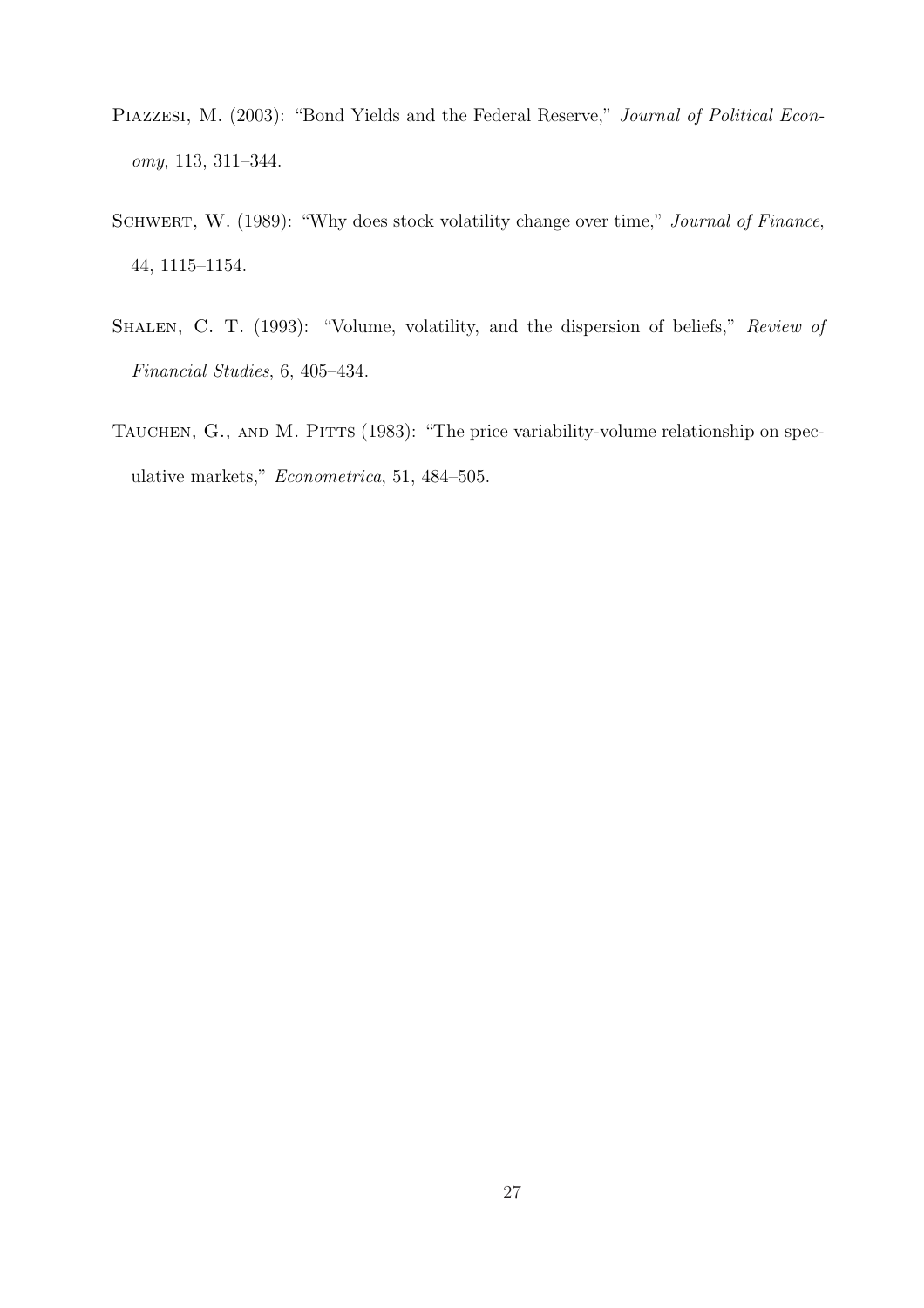Table 1: Summary statistics.

|                          | RV     | <i>J</i> 9999. | C9999  |          | ATS   | NT    | OВ     |
|--------------------------|--------|----------------|--------|----------|-------|-------|--------|
| Mean                     | 2.42   | 1.04           | 2.38   | 1.40     | 1595  | 929   | 121    |
| Standard Deviation       | 2.56   | 1.16           | 2.48   | 1.00     | 643   | 578   | 153    |
| <b>Skewness</b>          | 5.13   | 5.51           | 4.51   | 3.40     | 1.32  | 2.24  | 3.67   |
| Kurtosis                 | 56.80  | 54.69          | 43.75  | 27.63    | 49.67 | 13.34 | 31.64  |
| Coefficient of Variation | 105.79 | 111.97         | 104.20 | 71.90    | 39.58 | 56.32 | 110.43 |
| AR(1)                    | 0.49   | 0.06           | 0.51   | $0.61\,$ | 0.39  | 0.79  | 0.45   |
| AR(12)                   | 0.23   | 0.04           | 0.25   | 0.31     | 0.19  | 0.53  | 0.21   |

Realized variance  $(RV)$ , continuous variance  $(C9999)$ , and significant jumps (J9999) are multiplied by 10,000. V is trading volume in millions of shares traded per day, NT denotes daily number of trades, AT S is average trade size (numbers of shares traded each day divided by number of trades for the day), and  $|OB|$  is absolute order imbalance defined as the absolute value of the number of buyer-initiated trades minus number of seller initiated trades for the day.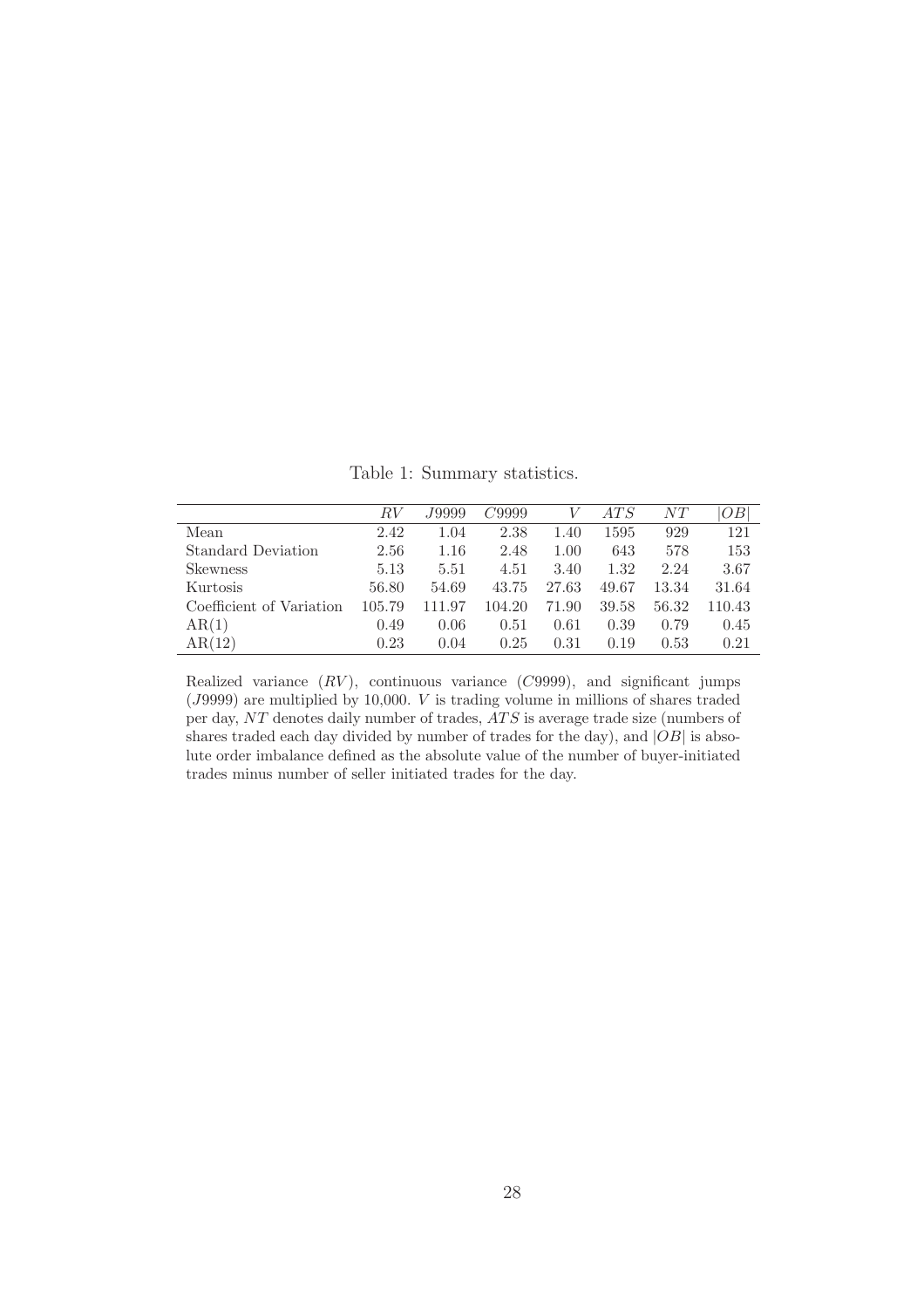RV J9999 C9999 V ATS NT  $|OB|$  $RV$  1.00  $\begin{array}{cccc} J9999 & -0.22 & 1.00 \\ C9999 & 0.92 & -0.53 \end{array}$  $\begin{array}{cccc} C9999 & 0.92 & -0.53 & 1.00 \\ V & 0.54 & -0.21 & 0.54 \end{array}$  $0.54$   $-0.21$   $0.54$   $1.00$  $ATS$  0.05 0.02 0.03 0.49 1.00 NT 0.62 -0.27 0.63 0.80 -0.04 1.00 |OB| 0.22 0.07 0.21 0.34 -0.05 0.42 1.00

Table 2: Correlation matrix.

 $RV$  =realized variance;  $J9999$  = significant jumps at  $\alpha$  = 0.9999; C9999 = continuous variance with  $\alpha = 0.9999$ ; V  $=$  trading volume;  $NT =$  daily number of trades;  $ATS =$ average trade size;  $|OB|$  = absolute order imbalance.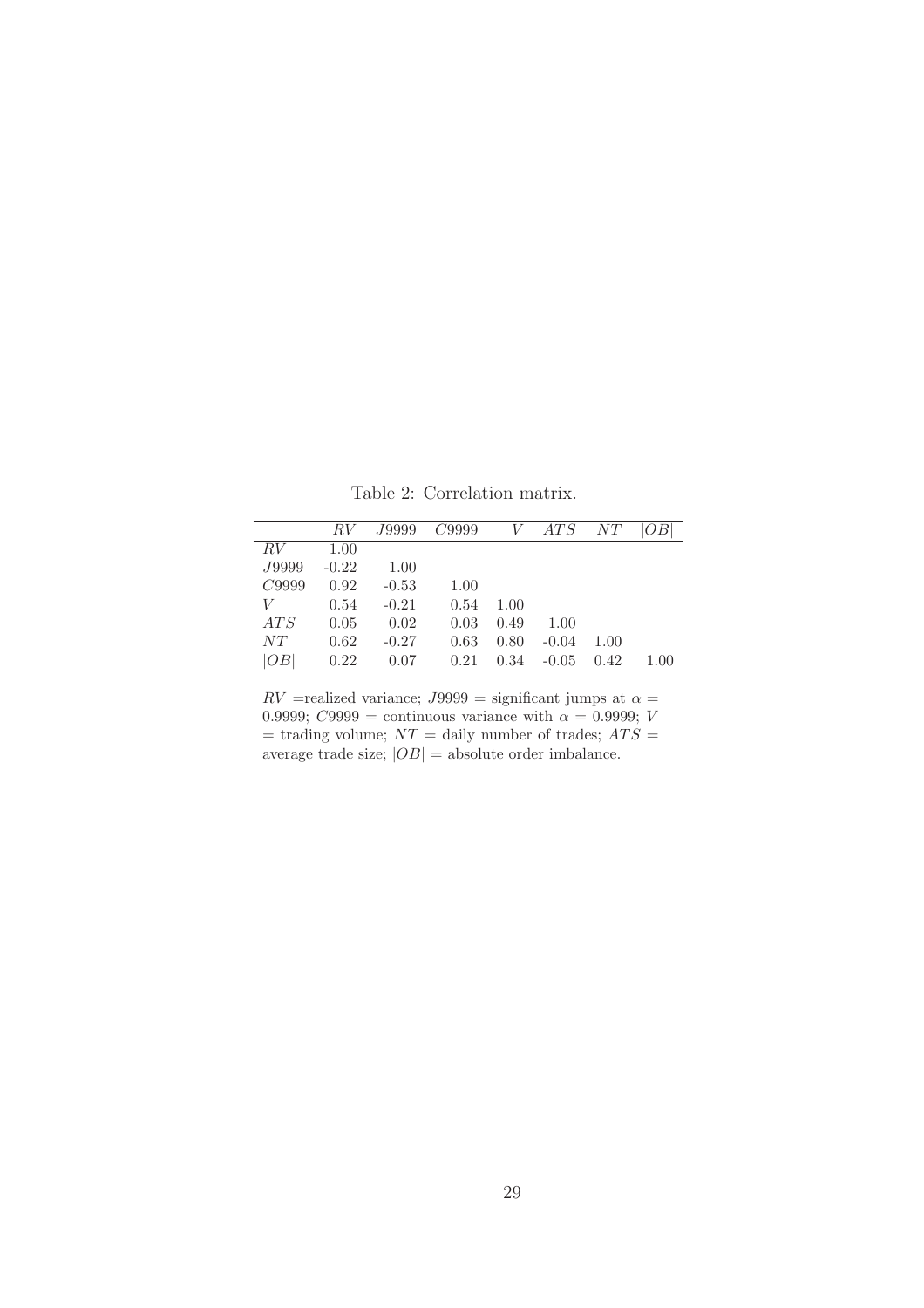|                            | RV     |        | C9999  |        | J9999            |
|----------------------------|--------|--------|--------|--------|------------------|
|                            |        | 3      |        | 4      | $\left(5\right)$ |
| Ф                          | 0.110  | 0.176  | 0.106  | 0.179  | $-0.042$         |
| $\overline{\sigma_{\phi}}$ | 0.022  | 0.033  | 0.021  | 0.032  | 0.013            |
| $\%$ p-value               | 0.050  | 0.220  | 0.052  | 0.132  | 8.872            |
| $% +$ significant          | 100    | 99     | 100    | 100    | റ                |
| $% -$ significant          |        |        |        |        | 72               |
| $%$ Adjusted $R^2$         | 40.218 | 22.484 | 41.456 | 23.035 | 0.522            |

Table 3: Number of shares traded, realized volatility and its two components.

 $RV_{it} = \alpha_i + \alpha_{im} M_t + \sum_{j=1}^{12} \rho_{ij} RV_{it-j} + \phi_i V_{it} + \nu_{it} (1)$  $C9999_{it} = \alpha_i + \alpha_{im} M_t + \sum_{j=1}^{12} \rho_{ij} C9999_{it-j} + \phi_i V_{it} + \nu_{it} (2)$  $RV_{it} = \alpha_i + \alpha_{im} M_t + \phi_i V_{it} + \nu_{it} (3)$  $C9999_{it} = \alpha_i + \alpha_{im} M_t + \phi_i V_{it} + \nu_{it} (4)$ 

 $J9999_{it}^{*} = \alpha_i + \alpha_{im} M_t + \phi_i V_{it} + \nu_{it}$ , where  $J9999 = max(0, J9999^*)$  (5)

The above regressions are run for the 100 largest stocks traded on the NYSE over the period January 1, 1995-September 30, 1999.  $RV_{it}$  /  $C9999_{it}$  /  $J9999_{it}$  is the realized variance / the continuous component of realized variance / the jump component of realized variance of stock i on day t, all multiplied by 10,000.  $M_t$  is a Monday dummy,  $V_{it}$  is the number of shares traded (divided by 100,000) for stock i on day t and  $\rho_{ij}$  measures the persistence of volatility shocks at lag  $j$ . Regressions  $(1)$  and  $(2)$  are estimated by OLS while regressions (3) and (4) are estimated by GMM. Regression (5) is estimated by maximum likelihood. For brevity, we only report the equally-weighted cross-sectional mean coefficient for number of shares traded, with corresponding statistics. Newey-West standard errors and two-sided p-values across stocks are computed. We report the percentage of positive and negative  $\hat{\phi}_i$  coefficients which are statistically different from zero at the 5% level. The last row reports the mean adjusted  $R^2$ 's.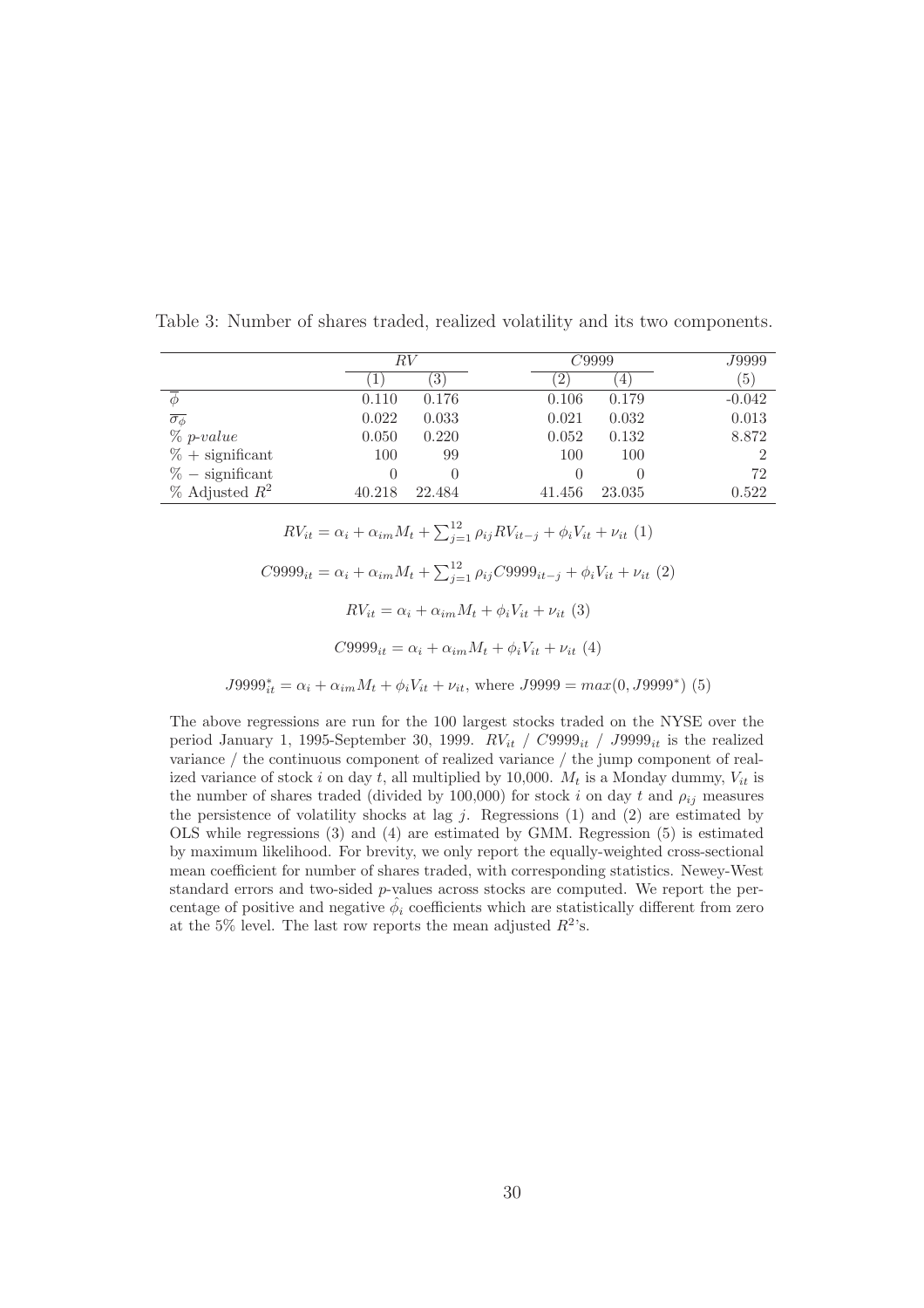|                             | RV               |               |             | C9999            |                  |  |
|-----------------------------|------------------|---------------|-------------|------------------|------------------|--|
|                             |                  | $\mathcal{E}$ | $2^{\circ}$ | 4                | $\left(5\right)$ |  |
|                             | 0.318            | 0.387         | 0.315       | 0.397            | $-0.137$         |  |
| $\overline{\sigma_{\beta}}$ | 0.051            | 0.055         | 0.049       | 0.054            | $-0.035$         |  |
| $\%$ p-value                | 0.020            | 0.017         | 0.052       | 0.090            | 3.104            |  |
| $% +$ significant           | 100              | 100           | 100         | 100              |                  |  |
| $% -$ significant           | $\left( \right)$ |               |             | $\left( \right)$ | 86               |  |
| $%$ Adjusted $R^2$          | 42.334           | 29.500        | 43.979      | 31.654           | 0.967            |  |

Table 4: Number of trades, realized volatility and its two components.

 $RV_{it} = \alpha_i + \alpha_{im} M_t + \sum_{j=1}^{12} \rho_{ij} RV_{it-j} + \beta_i NT_{it} + \nu_{it} (1)$  $C9999_{it} = \alpha_i + \alpha_{im} M_t + \sum_{j=1}^{12} \rho_{ij} C9999_{it-j} + \beta_i N T_{it} + \nu_{it} (2)$  $RV_{it} = \alpha_i + \alpha_{im} M_t + \beta_i NT_{it} + \nu_{it} (3)$  $C9999_{it} = \alpha_i + \alpha_{im} M_t + \beta_i NT_{it} + \nu_{it} (4)$ 

 $J9999_{it}^{*} = \alpha_i + \alpha_{im} M_t + \beta_i NT_{it} + \nu_{it}$ , where  $J9999 = max(0, J9999^*)$  (5)

The above regressions are run for the 100 largest stocks traded on the NYSE over the period January 1, 1995-September 30, 1999.  $RV_{it}$  /  $C9999_{it}$  /  $J9999_{it}$  is the realized variance / the continuous component of realized variance / the jump component of realized variance of stock i on day t, all multiplied by 10,000.  $M_t$  is a Monday dummy,  $NT_{it}$  is the number of trades (divided by 100) for stock i on day t and  $\rho_{ij}$  measures the persistence of volatility shocks at lag  $j$ . Regressions  $(1)$  and  $(2)$  are estimated by OLS while regressions (3) and (4) are estimated by GMM. Regression (5) is estimated by maximum likelihood. For brevity, we only report the equally-weighted cross-sectional mean coefficient for number of trades, with corresponding statistics. Newey-West standard errors and two-sided  $p$ -values across stocks are computed. We also report the percentage of positive and negative  $\hat{\beta}_i$  coefficients which are statistically different from zero at the 5% level. The last row indicates the mean adjusted  $R^2$ 's.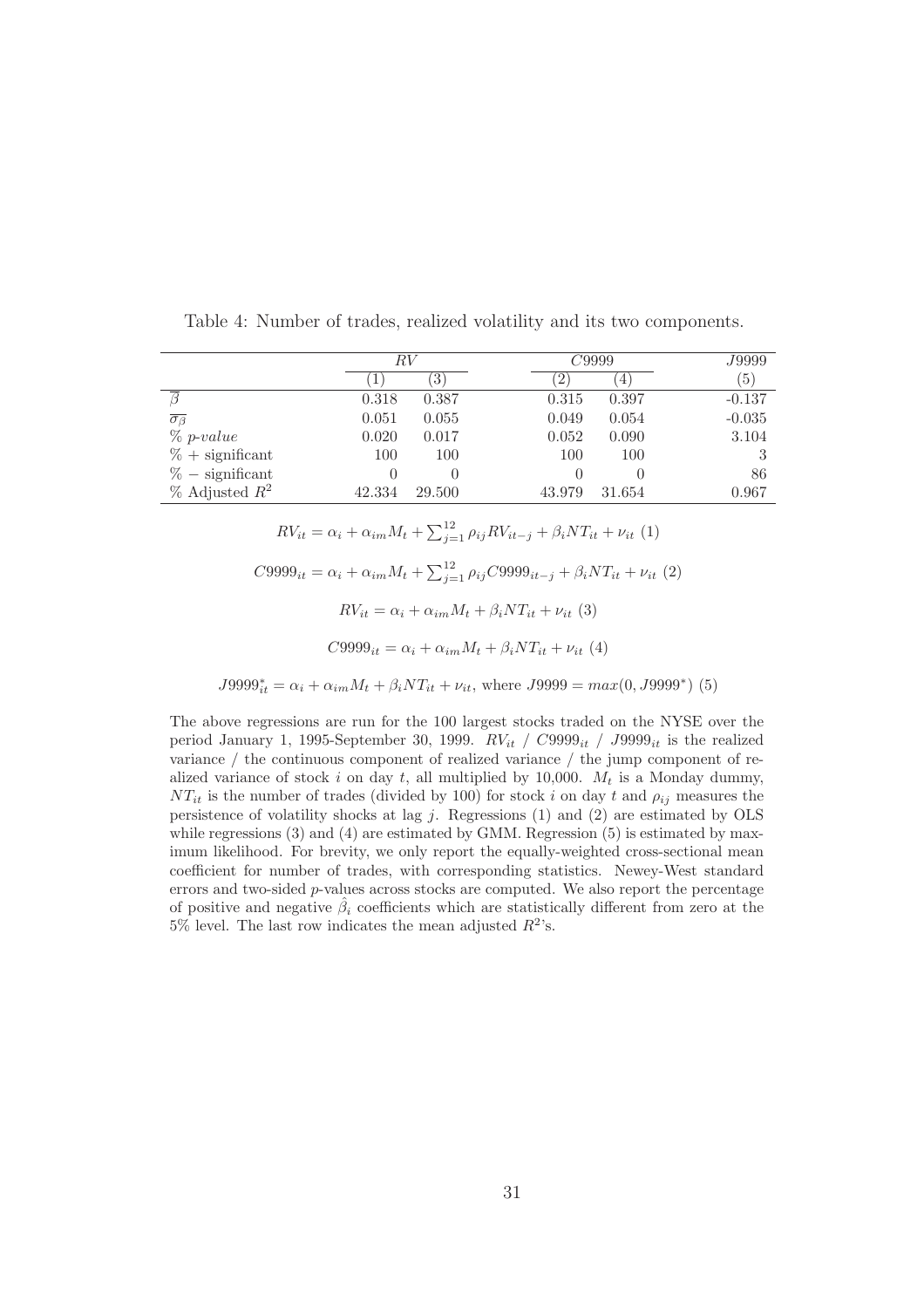|                              | RV     |        | C9999                  |        | J9999            |
|------------------------------|--------|--------|------------------------|--------|------------------|
|                              |        | 3      | $\left 2\right\rangle$ | $\pm$  | $\left(5\right)$ |
| $\overline{\sim}$            | 0.212  | 0.100  | 0.192                  | 0.048  | 0.125            |
| $\overline{\sigma_{\gamma}}$ | 0.124  | 0.410  | 0.119                  | 0.404  | 0.151            |
| $\%$ p-value                 | 25.075 | 23.686 | 27.318                 | 22.400 | 24.190           |
| $% +$ significant            | 40     | 26     | 37                     | 25     | 34               |
| $% -$ significant            | 5      | 32     |                        | 33     | 10               |
| $%$ Adjusted $R^2$           | 32.443 | 2.838  | 33.816                 | 3.219  | 0.463            |

Table 5: Average trade size, realized volatility and its two components.

 $RV_{it} = \alpha_i + \alpha_{im} M_t + \sum_{j=1}^{12} \rho_{ij} RV_{it-j} + \gamma_i A T S_{it} + \nu_{it} (1)$  $C9999_{it} = \alpha_i + \alpha_{im} M_t + \sum_{j=1}^{12} \rho_{ij} C9999_{it-j} + \gamma_i A T S_{it} + \nu_{it} (2)$  $RV_{it} = \alpha_i + \alpha_{im} M_t + \gamma_i ATS_{it} + \nu_{it} (3)$  $C9999_{it} = \alpha_i + \alpha_{im} M_t + \gamma_i AT S_{it} + \nu_{it}$  (4)

 $J9999_{it}^{*} = \alpha_i + \alpha_{im} M_t + \gamma_i ATS_{it} + \nu_{it}$ , where  $J9999 = max(0, J9999^*)$  (5)

The above regressions are run for the 100 largest stocks traded on the NYSE over the period January 1, 1995-September 30, 1999.  $RV_{it}$  /  $C9999_{it}$  /  $J9999_{it}$  is the realized variance / the continuous component of realized variance / the jump component of realized variance of stock i on day t, all multiplied by 10,000.  $M_t$  is a Monday dummy,  $ATS_{it}$ is the average trade size (divided by 1,000) for stock i on day t and  $\rho_{ij}$  measures the persistence of volatility shocks at lag  $j$ . Regressions (1) and (2) are estimated by OLS while regressions (3) and (4) are estimated by GMM. Regression (5) is estimated by maximum likelihood. For brevity, we only report the equally-weighted cross-sectional mean coefficient for average trade size, with corresponding statistics. Newey-West standard errors and two-sided p-values across stocks are computed. We also report the percentage of positive and negative  $\hat{\gamma}_i$  coefficients which are statistically different from zero at the 5% level. The last row indicates the mean adjusted  $R^2$ 's.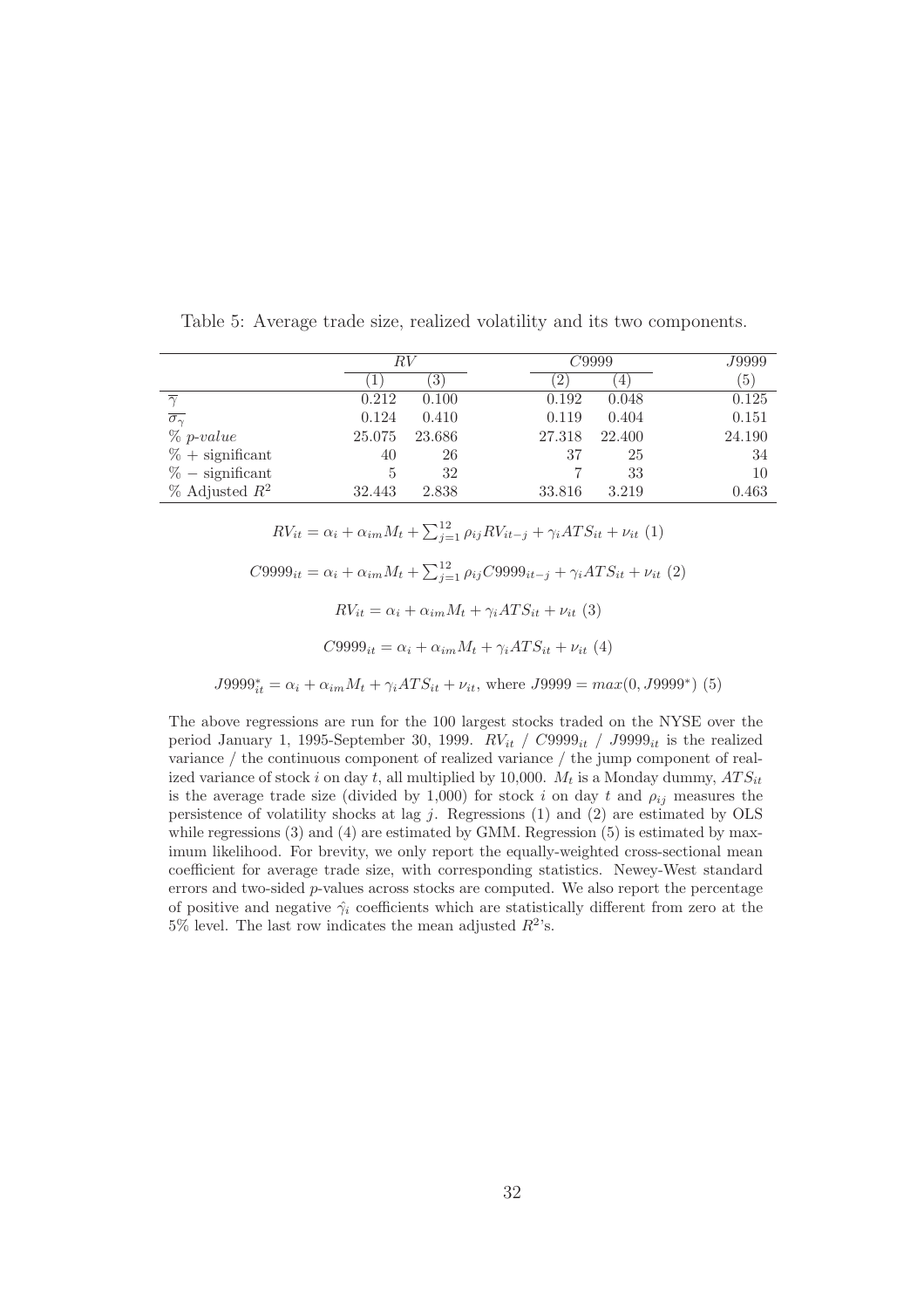|                              | RV     |        |                 | C9999            |                  |  |
|------------------------------|--------|--------|-----------------|------------------|------------------|--|
|                              | 1      | 3)     | $^{\prime}$ 2 , | $\overline{4}$   | $\left(5\right)$ |  |
| $\overline{\gamma}$          | 0.268  | 0.407  | 0.238           | 0.362            | 0.096            |  |
| $\overline{\sigma_{\gamma}}$ | 0.131  | 0.377  | 0.125           | 0.369            | 0.155            |  |
| $\%$ p-value                 | 22.331 | 31.397 | 25.330          | 29.575           | 30.071           |  |
| $% +$ significant            | 45     | 27     | 38              | 25               | 24               |  |
| $% -$ significant            | 8      | 12     | 8               | 18               | 8                |  |
| $\overline{\beta}$           | 0.323  | 0.388  | 0.319           | 0.397            | $-0.134$         |  |
| $\overline{\sigma_{\beta}}$  | 0.052  | 0.059  | 0.049           | 0.057            | 0.032            |  |
| $\%$ p-value                 | 0.019  | 0.047  | 0.049           | 0.102            | 3.266            |  |
| $% +$ significant            | 100    | 100    | 100             | 100              | 3                |  |
| $%$ – significant            | 0      |        | 0               | $\left( \right)$ | 85               |  |
| $%$ Adjusted $R^2$           | 42.760 | 28.704 | 44.367          | 30.607           | 1.032            |  |

Table 6: Average trade size, number of trades, realized volatility and its two components.

 $RV_{it} = \alpha_i + \alpha_{im} M_t + \sum_{j=1}^{12} \rho_{ij} RV_{it-j} + \gamma_i A T S_{it} + \beta_i N T_{it} + \nu_{it} (1)$ 

 $C9999_{it} = \alpha_i + \alpha_{im} M_t + \sum_{j=1}^{12} \rho_{ij} C9999_{it-j} + \gamma_i A T S_{it} + \beta_i N T_{it} + \nu_{it} (2)$ 

$$
RV_{it} = \alpha_i + \alpha_{im} M_t + \gamma_i ATS_{it} + \beta_i NT_{it} + \nu_{it} (3)
$$

$$
C9999_{it} = \alpha_i + \alpha_{im} M_t + \gamma_i ATS_{it} + \beta_i NT_{it} + \nu_{it} (4)
$$

 $J9999_{it}^{*} = \alpha_i + \alpha_{im} M_t + \gamma_i ATS_{it} + \beta_i NT_{it} + \nu_{it}$ , where  $J9999 = max(0, J9999^*)$  (5)

The above regressions are run for the 100 largest stocks traded on the NYSE over the period January 1, 1995-September 30, 1999.  $RV_{it}$  /  $C9999_{it}$  / J9999<sub>it</sub> is the realized variance / the continuous component of realized variance / the jump component of realized variance of stock i on day t, all multiplied by 10,000.  $M_t$  is a Monday dummy,  $ATS_{it}$  is the average trade size (divided by 1,000),  $NT_{it}$  is the number of trades (divided by 100) for stock i on day t and  $\rho_{ij}$  measures the persistence of volatility shocks at lag j. Regressions  $(1)$  and  $(2)$  are estimated by OLS while regressions  $(3)$  and  $(4)$  are estimated by GMM. Regression (5) is estimated by maximum likelihood. For brevity, we only report the equally-weighted cross-sectional mean coefficient for average trade size and number of trades, with corresponding statistics. Newey-West standard errors and two-sided p-values across stocks are computed. We also report the percentage of positive and negative  $\hat{\gamma}_i$  and  $\hat{\beta}_i$  coefficients which are statistically different from zero at the 5% level. The last row indicates the mean adjusted  $R^2$ 's.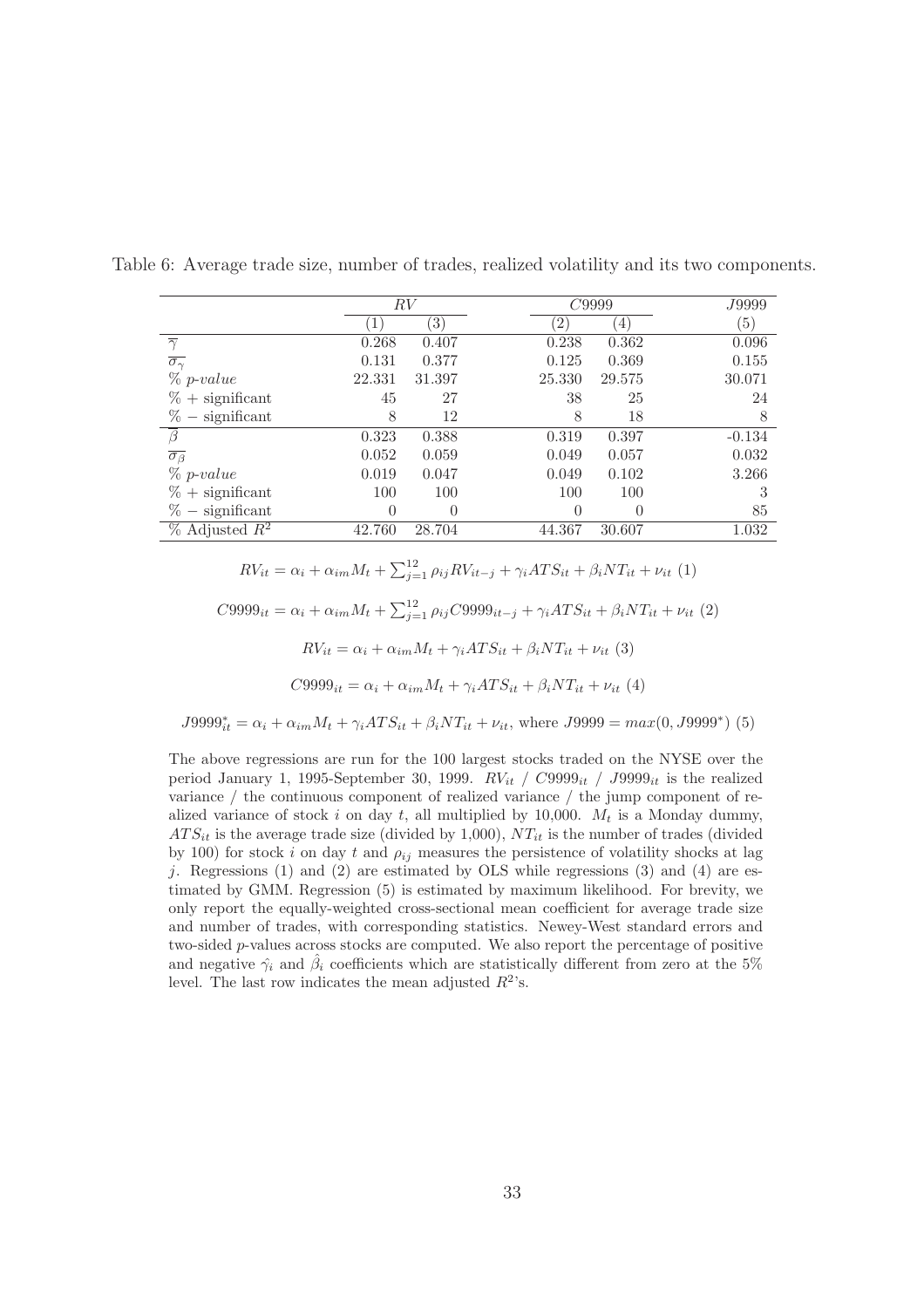|                               |          | RV               |                  | C9999       |          |
|-------------------------------|----------|------------------|------------------|-------------|----------|
|                               |          | $\left(3\right)$ | $2^{\circ}$      | $4^{\circ}$ | (5)      |
|                               | 0.435    | 1.688            | 0.420            | 0.690       | $-0.165$ |
| $\overline{\sigma_{\lambda}}$ | 0.162    | 0.611            | 0.160            | 0.304       | 0.111    |
| $\%$ p-value                  | 5.667    | 9.362            | 6.854            | 15.89       | 16.943   |
| $% +$ significant             | 83       | 79               | 82               | 63          | 15       |
| $% -$ significant             | $\theta$ |                  | $\left( \right)$ | 6           | 41       |
| $%$ Adjusted $R^2$            | 34.133   | 2.255            | 35.524           | 2.759       | 0.660    |

Table 7: Absolute order imbalance, realized volatility and its two components.

 $RV_{it} = \alpha_i + \alpha_{im} M_t + \sum_{j=1}^{12} \rho_{ij} RV_{it-j} + \lambda_i |OB|_{it} + \nu_{it} (1)$  $C9999_{it} = \alpha_i + \alpha_{im} M_t + \sum_{j=1}^{12} \rho_{ij} C9999_{it-j} + \lambda_i |OB|_{it} + \nu_{it} (2)$  $RV_{it} = \alpha_i + \alpha_{im} M_t + \lambda_i |OB|_{it} + \nu_{it}$  (3)  $C9999_{it} = \alpha_i + \alpha_{im} M_t + \lambda_i |OB|_{it} + \nu_{it} (4)$ 

 $J9999_{it}^{*} = \alpha_i + \alpha_{im} M_t + \lambda_i |OB|_{it} + \nu_{it}$ , where  $J9999 = max(0, J9999^*)$  (5)

The above regressions are run for the 100 largest stocks traded on the NYSE over the period January 1, 1995-September 30, 1999.  $RV_{it}$  /  $C9999_{it}$  /  $J9999_{it}$  is the realized variance / the continuous component of realized variance / the jump component of realized variance of stock i on day t, all multiplied by 10,000.  $M_t$  is a Monday dummy,  $|OB|_{it}$ is the absolute order imbalance (divided by 100) for stock i on day t and  $\rho_{ij}$  measures the persistence of volatility shocks at lag  $j$ . Regressions (1) and (2) are estimated by OLS while regressions (3) and (4) are estimated by GMM. Regression (5) is estimated by maximum likelihood. For brevity, we only report the equally-weighted cross-sectional mean coefficient for absolute order imbalance, with corresponding statistics. Newey-West standard errors and two-sided p-values across stocks are computed. We also report the percentage of positive and negative  $\hat{\lambda}_i$  coefficients which are statistically different from zero at the 5% level. The last row indicates the mean adjusted  $R^2$ 's.